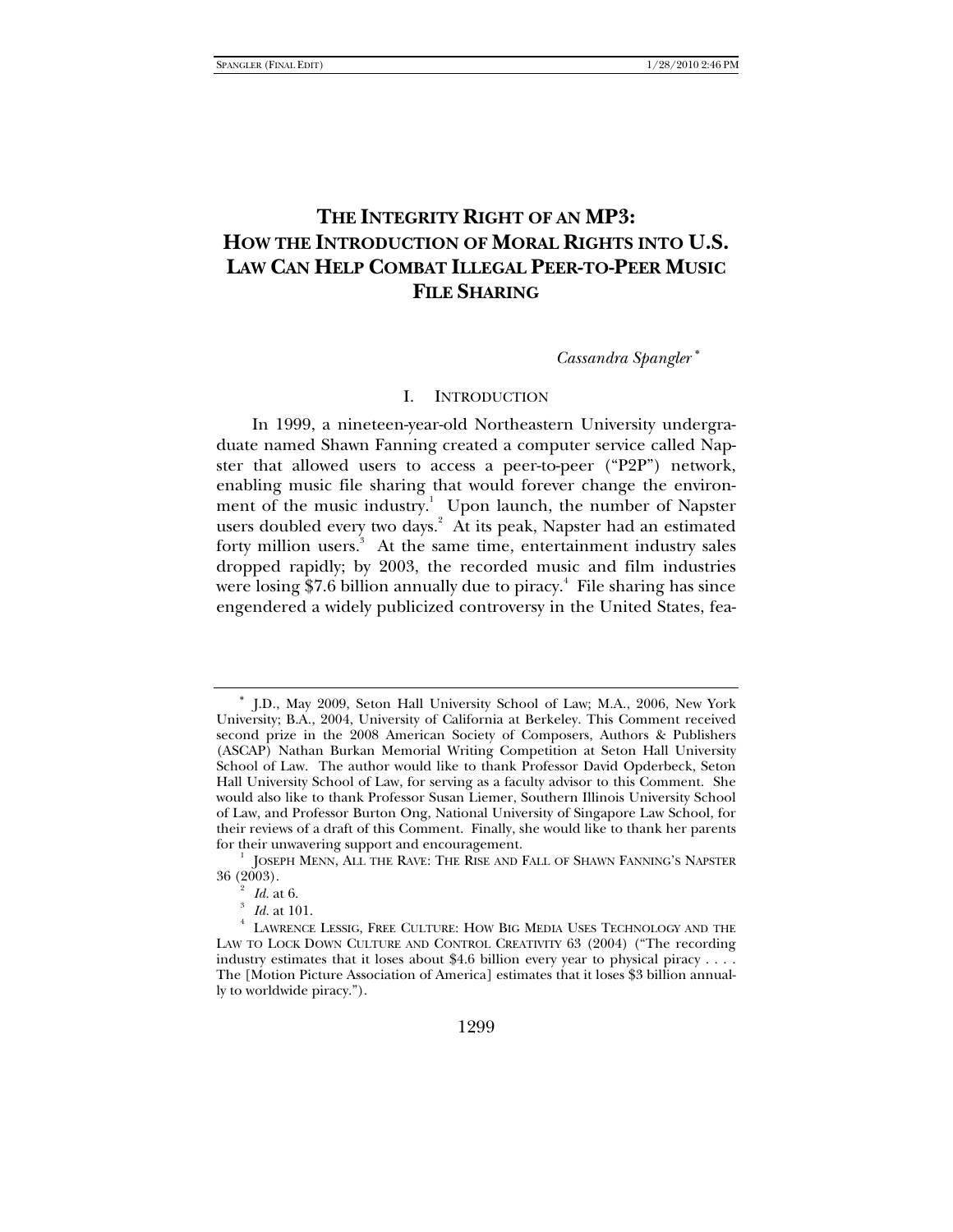turing the "content holders" (record labels) and the "downloaders"<sup>5</sup> (who are looking more and more like the American public $\epsilon$ ) as the key players in this controversy. More than seven years of legal battles have not come close to eradicating file sharing, with music sales down thirty-six percent since  $2000$ ,<sup>7</sup> leading many to conclude that the record industry must adapt or else go the way of disco.<sup>8</sup> While various possible appropriate adaptations exist, this Comment discusses only one—the implementation of moral-rights protection for musical artists in the United States.

There are two types of interests at stake in a work of art: economic interests and personality interests.<sup>9</sup> Copyrights, which are strongly recognized in the United States, protect economic interests, whereas moral rights protect the artists' personality interests.<sup>10</sup> These interests can often conflict. The United States chooses to favor copyrights (i.e., economic rights) over moral rights. This focus on economic rights implies that only the economic interest is worthy of legal protection, leading music to be viewed merely as a commodity. This Comment argues that U.S. law ought to recognize moral rights for musicians in order to shift the view of music as a commodity to music as an art form with value beyond economics and to illustrate that musicians have a personal stake in their music. Finally, this Comment argues that such a shift in the view of music and musicians would discourage illegal music-file sharing over the long term and thus help the record industry survive the transition into the Digital Age.

<sup>5</sup> It should be noted that, technically, these suits are usually against music uploaders (as opposed to downloaders); however, the term "downloader" will be used in this Comment to refer generally to those that utilize P2P programs to share music (both uploading and downloading) without permission from the copyright holder. 6

*See* WILLIAM W. FISHER III, PROMISES TO KEEP: TECHNOLOGY, LAW, AND THE FUTURE OF ENTERTAINMENT 126 (2004) (noting that Recording Industry Association of America (RIAA) lawsuits have targeted a diverse group of defendants, from a twelve-year-old girl to a Yale professor).

Evan Serpick, *EMI Changes the Game*, ROLLING STONE, Mar. 6, 2008, at 19, 19; *see*  DAVID KUSEK & GERD LEONHARD, THE FUTURE OF MUSIC: MANIFESTO FOR THE DIGITAL MUSIC REVOLUTION 101 (2005). In 2005, more files were downloaded illegally each *month* than had typically been sold by the music industry each *year*, and the number of downloaders continued to increase by more than 100% each year. *Id.* 

*See, e.g.*, FISHER, *supra* note 6, at 2 (suggesting that if widespread use of P2P systems continues, "the market for authorized sound recordings is bound to deteriorate").

<sup>&</sup>lt;sup>9</sup> See Justin Hughes, *The Philosophy of Intellectnal [sic] Property*, 77 GEO. L.J. 287, 330, 339 (1988) (characterizing moral rights as protecting personality interests).

<sup>&</sup>lt;sup>10</sup> See id.; Burton Ong, *Why Moral Rights Matter: Recognizing the Intrinsic Value of Integrity Rights*, 26 COLUM. J.L. & ARTS 297, 304 (2003).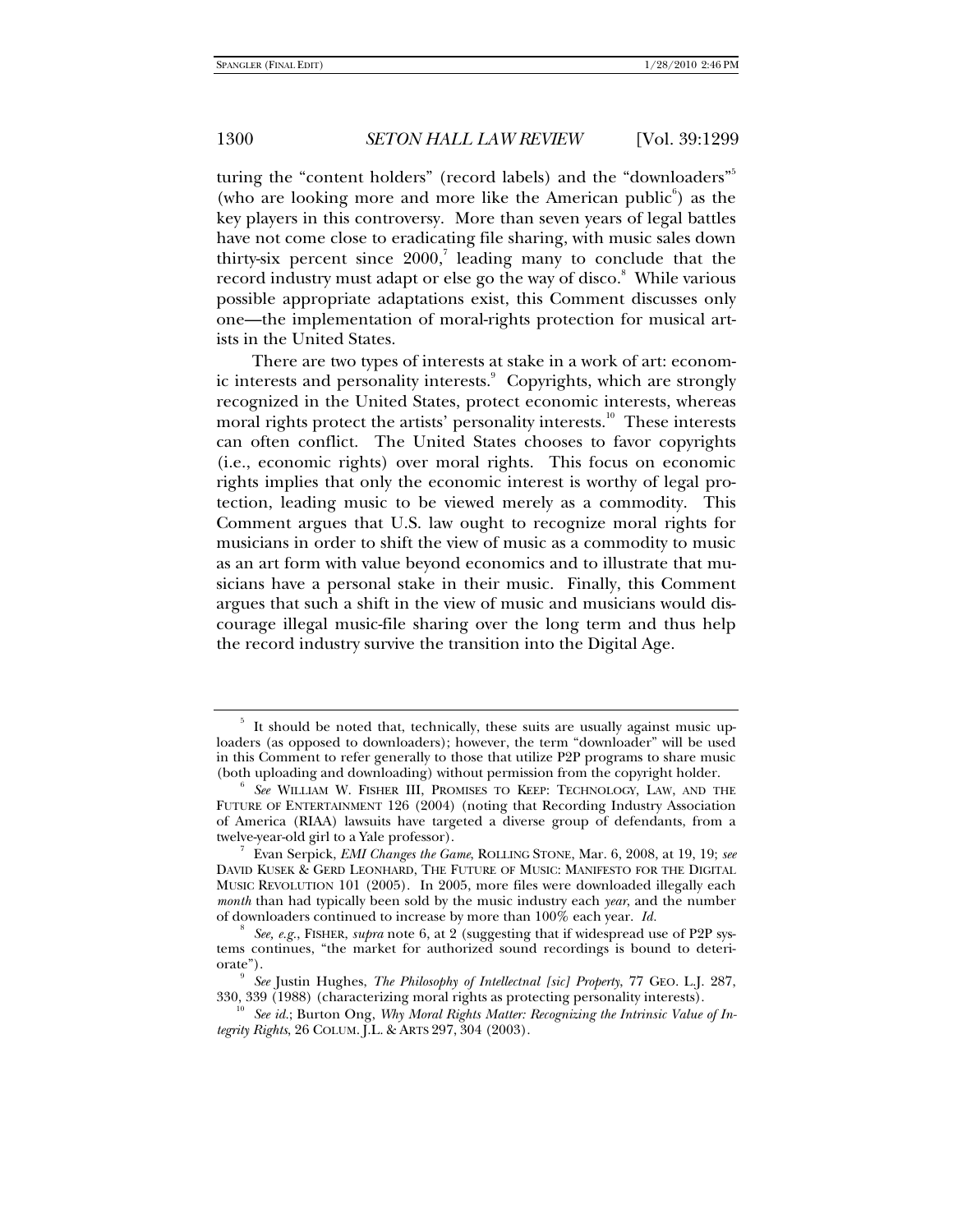Part II of this Comment provides a historical background of moral rights. This background includes a definition of moral rights, a contrast of moral rights with copyrights, a discussion of the countries that recognize moral rights, and an examination of the minimal extent to which the United States protects moral rights. Part III argues that U.S. law recognizes moral rights to such a minimal extent because the nation views art primarily as a commodity and that this view of art as a commodity contributes to illegal music-file sharing. This Comment then posits that the introduction of moral rights into U.S. copyright law would help discourage illegal file sharing. Part IV discusses reasons why record labels may initially be opposed to moralrights legislation and then argues that moral rights are nonetheless necessary to help these record labels compete with ever-advancing technologies, with which copyright lawsuits are unable to keep pace.

# II. CONTRASTING EUROPEAN AND AMERICAN LEGAL PROTECTION OF ARTISTIC WORKS

"Moral rights" and "copyrights" are both legal terms for groups of rights vested in artistic works. However, the two differ greatly in both the rights they afford and the theories used to justify those rights. These differences are reflected in a comparison of nations that legally recognize moral rights with nations that do not—with nations valuing art as a cultural contribution tending to recognize moral rights and nations viewing art as a commodity tending to disfavor moral rights because of their potential to limit the value of copyrights.

# *A. Moral Rights as a "Bundle of Rights": Protecting the Relationship Between Artist and Artwork*

Moral rights theory begins with the premise that an artist gives a piece of herself through her work, $11$  resulting in a unique relationship between the artist and the artwork. $12$  In other words, the art is an extension of the artist. $13$  Because of this special relationship, harm to the art is thought to result in personal harm to the artist.<sup>14</sup> Moral rights seek to prevent this sort of harm by allowing the artist to retain

<sup>11</sup> Carter v. Helmsley-Spear, Inc., 71 F.3d 77, 81 (2d Cir. 1995); Kathryn A. Kelly, *Moral Rights and the First Amendment: Putting Honor Before Free Speech*, 11 U. MIAMI ENT. & SPORTS L. REV. 211, 211 (1994). 12 Susan P. Liemer, *Understanding Artists' Moral Rights: A Primer*, 7 B.U. PUB. INT.

L.J. 41, 43 (1998).

 $\begin{array}{cc} ^{13} & Id. \\ ^{14} & Id. \end{array}$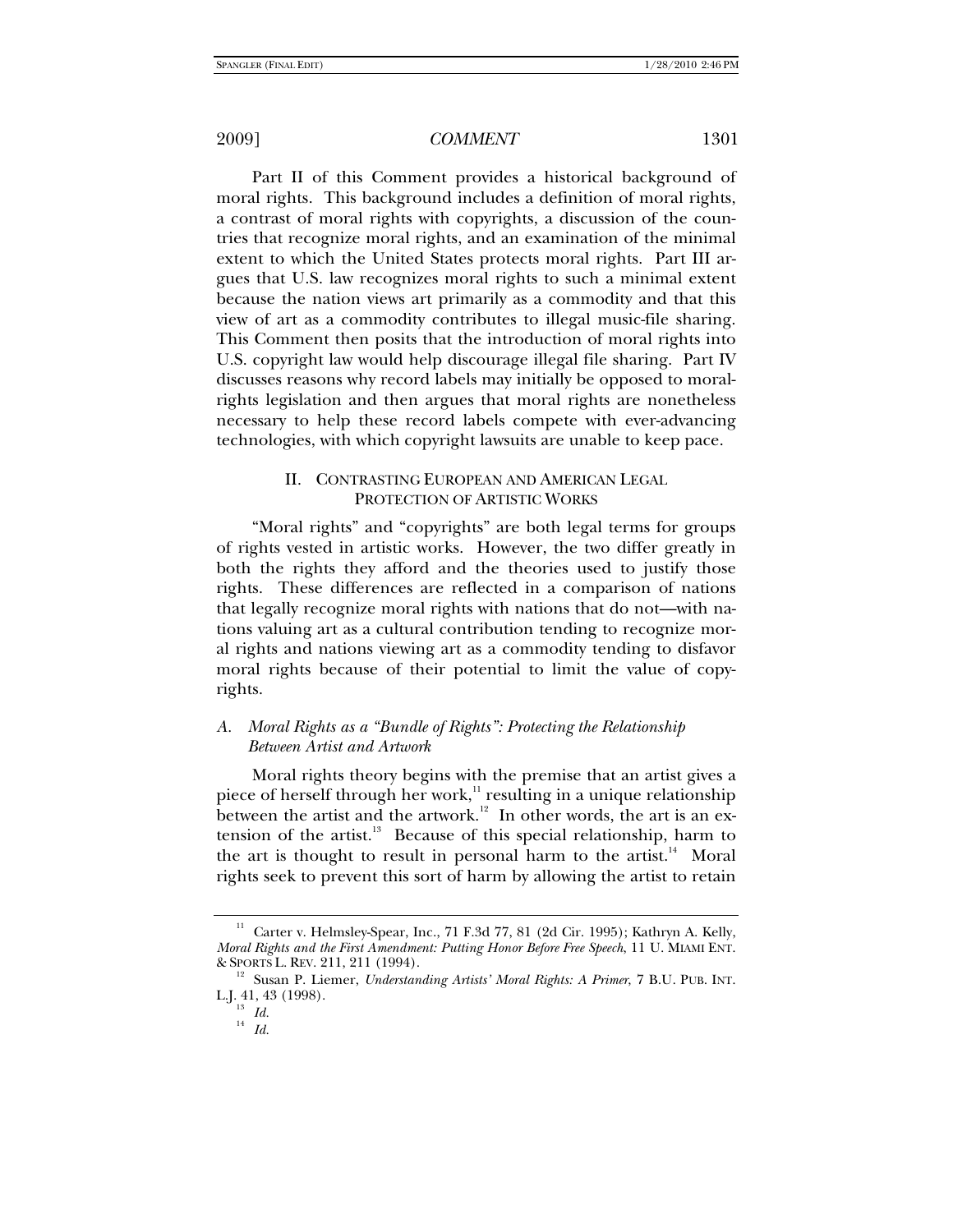control over the creative process and the final product.<sup>15</sup> In this sense, moral rights protect the artist's "personality interest."<sup>16</sup>

Like copyrights, moral rights are a "bundle of rights, $n^{17}$  with the rights of attribution and integrity comprising the core of this bundle.<sup>18</sup> The right of attribution<sup>19</sup> is the right to claim authorship of a work and to "determine where and how the author's name shall be affixed to the work."20 This right also includes the right not to claim authorship—that is, to remain anonymous or to use a pseudonym. $21$ This "helps ensure the artist's name is attributed to all her work and her work only."<sup>22</sup> Professor Susan Liemer describes this as "maintaining an accurate chain of title to the creative process."<sup>23</sup>

The second core moral right is the right of integrity, which is the right of the author to "prevent any deforming or mutilating changes to his work."<sup>24</sup> This right prevents the alteration or public presentation of the work in a context that would "injure [the artist's] honor or reputation."<sup>25</sup> Whether or not this right prevents the complete destruction of a work is a current source of controversy. $26$ 

Several other rights are sometimes included in the bundle of moral rights. The right of disclosure is the right to decide when "a work should be released to the public."<sup>27</sup> The right of withdrawal is the corresponding right to decide whether the work should be retracted after being released "because it no longer reflects the author's personal convictions."<sup>28</sup> Resale royalty rights entitle the artist to a

<sup>&</sup>lt;sup>15</sup> Id. at 44.<br><sup>16</sup> See Hughes, *supra* note 9, at 339; Ong, *supra* note 10, at 304.<br><sup>17</sup> Kelly, *supra* note 11, at 212.<br><sup>18</sup> Carter v. Helmsley-Spear, Inc., 71 F.3d 77, 81 (2d Cir. 1995).

<sup>&</sup>lt;sup>19</sup> The right of attribution is also known as the right to paternity. *E.g.*, Liemer, *supra* note 12, at 47. 20 Cyrill P. Rigamonti, *Deconstructing Moral Rights*, 47 HARV. INT'L L.J. 353, 363

<sup>(2006).&</sup>lt;br>
<sup>21</sup> *Carter*, 71 F.3d at 81; Rigamonti, *supra* note 20, at 364.<br>
<sup>22</sup> Liemer, *supra* note 12, at 49.<br>
<sup>23</sup> *Id.* at 51.<br>
<sup>24</sup> *Carter*, 71 F.3d at 81.<br>
<sup>25</sup> Brian T. McCartney, *"Creepings" and "Glimmers" of t* 

*American Copyright Law*, 6 UCLA ENT. L. REV. 35, 38 (1998) (quoting Thomas F. Cotter, *Pragmatism, Economics, and the Droit Moral*, 76 N.C. L. REV. 1, 13 (1997)).

<sup>&</sup>lt;sup>26</sup> Compare Carter, 71 F.3d at 81 ("In some jurisdictions the integrity right also protects artwork from destruction."), *with* Liemer, *supra* note 12, at 51 ("Traditionally, the right of integrity does not protect the art work from total destruction by another."). 27 Rigamonti, *supra* note 20, at 362. 28 *Id.*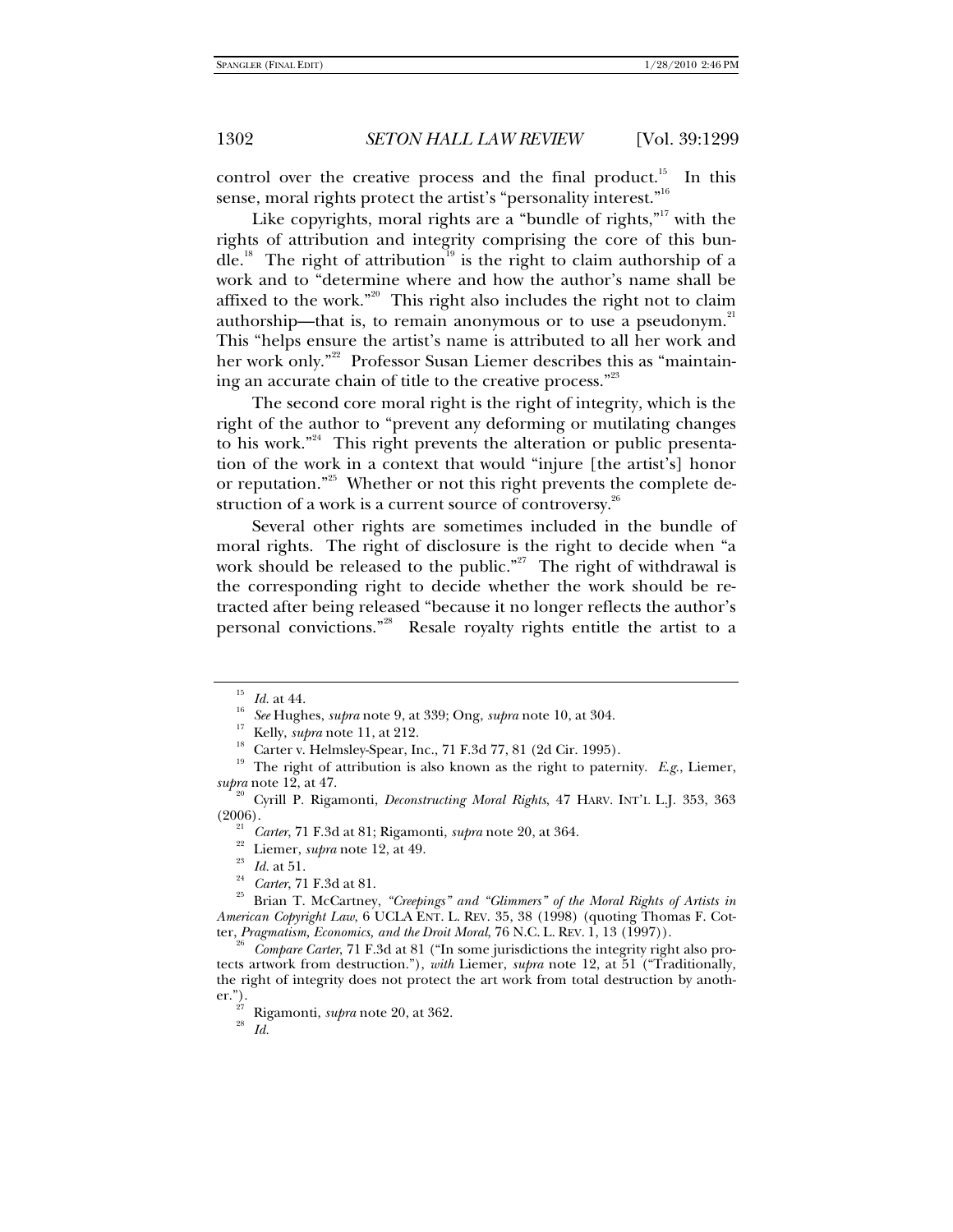portion of the profits when others financially benefit from her work.<sup>29</sup> An additional moral right is the prohibition against excessive criticism, which protects the author against abusive and malicious criticism of her work.<sup>30</sup> Finally, moral rights may contain a broad prohibition against any other attacks on the personality of the creator. $31$ 

#### *B. Moral Rights as Distinguished from Copyrights*

Moral rights and copyrights both protect artistic works, but each protects different interests in those works. While copyrights protect economic interests—the potential profit that derives from the work moral rights protect the artist's personality interest. $32$  In this sense, copyrights are essentially economic rights that are often understood as property rights.<sup>33</sup> In contrast, "moral rights are personal rights; they are not based on any theory of property, for whatever 'property' the creator may possess exists in the rights protected by the copyright statute."<sup>34</sup>

Moral rights exist independently of any property interest in the work,<sup>35</sup> hence moral rights exist independently of copyrights.<sup>36</sup> Copyrights are insufficient to protect the artist's personality interest because, while copyrights protect the economic exploitation of artistic works, "when an artist creates . . . he does more than bring into the world a unique object having only exploitative possibilities  $\dots$ ."<sup>37</sup> In addition to profit-making capability, artwork has the ability to affect human emotion, cultivate new ideas, and serve as social commentary, among other things. Such supra-economic reasons necessitate the protection of artistic works; however, these additional reasons are not protected by copyright statutes. As a result, moral rights theory developed beyond copyright protection to protect the non-economic value of an artistic work.

Moral rights are not only independent of copyrights but also differ from copyrights in several key respects. First, each type of right affords a different duration of protection. Moral rights are perpe-

<sup>&</sup>lt;sup>29</sup> Liemer, *supra* note 12, at 55.<br><sup>30</sup> Martin A. Roeder, Note, *The Doctrine of Moral Right: A Study in the Law of Artists, <br><i>Authors, and Creators*, 53 HARV. L. REV. 554, 572 (1940).

<sup>&</sup>lt;sup>31</sup> *Id.* at 573.<br>
<sup>32</sup> *See* Hughes, *supra* note 9, at 351; Ong, *supra* note 10, at 304.<br>
<sup>33</sup> *E.g.*, LESSIG, *supra* note 4, at 83.<br>
Roeder, *supra* note 30, at 564.<br>
<sup>35</sup> Liemer, *supra* note 12, at 44.<br>
<sup>36</sup> *See*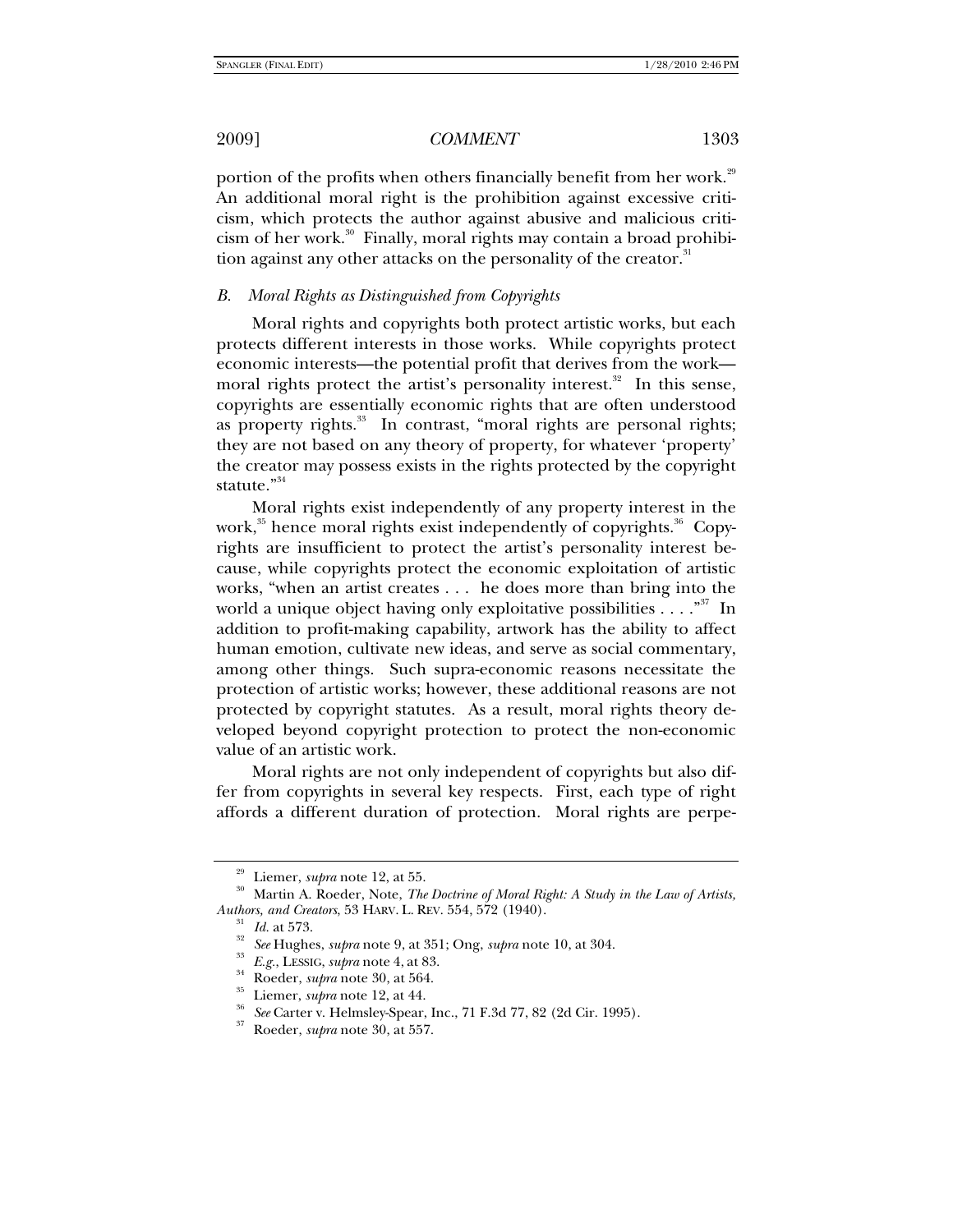tual, $38$  whereas copyrights are limited by statute. $39$  Additionally, moral rights are, theoretically,<sup>40</sup> unwaivable.<sup>41</sup> Copyrights can freely be bought and sold,<sup>42</sup> whereas moral rights are not transferable.<sup>43</sup> Copyrights are attached to the work, whereas moral rights are attached to the artist. This means that moral rights "remain vested in the artist even after the work has been transferred."<sup>44</sup> While the moral right is always granted to the creator, the copyright is almost always granted to the owner of the work.<sup>45</sup> In the American copyright system, the creator is the original owner (unless the work is a work for hire or assignment); however, the creator almost always assigns the copyright in a musical work to the record label.<sup>46</sup> It is therefore not unique for the author and the owner of a work, especially a musical work, to in fact be different people.<sup> $47$ </sup> A final difference between copyrights and moral rights lies in remedies. Whereas remedies for copyright infringement usually take the form of money damages,<sup>48</sup> moral-rights violations usually entail equitable relief because "the injury suffered by the creator will not be measurable in dollars and cents, although it may well be irreparable."<sup>49</sup>

a corporation).<br><sup>40</sup> Some nations' moral-rights statutes allow moral rights to be waived. *See* LERNER<br>& BRESLER, *supra* note 38, at 1256–57.

<sup>41</sup> *Id.* at 1256.<br><sup>42</sup> *See* 17 U.S.C. § 201(d)(1)–(2) (establishing that copyrights can be transferred in part or in whole).

<sup>38</sup> *See* RALPH E. LERNER & JUDITH BRESLER, ART LAW: THE GUIDE FOR COLLECTORS, INVESTORS, DEALERS AND ARTISTS 1256 (3d ed. 2005) (imparting that moral rights are

See Copyright Act of 1976, 17 U.S.C. § 302 (2006) (establishing that, as of 2007, copyright term is author's life plus seventy years if the owner is a natural person or the shorter of 120 years after creation or ninety years after publication if the owner is

See Boosey & Hawkes Music Publishers, Ltd. v. Walt Disney Co., No. 93 Civ. 0373 (KTD), 2000 U.S. Dist. LEXIS 1643, at \*7 (S.D.N.Y. Feb. 17, 2000) (noting that moral rights are not assignable); Liemer, *supra* note 12, at 44 (stating that the artist cannot sell, give away, or bequeath moral rights).

<sup>&</sup>lt;sup>44</sup> LERNER & BRESLER, *supra* note 38, at 1255–56.<br><sup>45</sup> See Roeder, *supra* note 30, at 576 ("Copyright in America, as limited by statute, was designed to protect only the exploitative value of creation; its protection is not granted to the *creator* as such, but to the *owner*, the person having the power to ex-<br>ploit the creation.").

ploit the creation."). 46 *See, e.g.*, Rajan Desai, *Music Licensing, Performance Rights Societies, and Moral Rights for Music: A Need in the Current U.S. Music Licensing Scheme and a Way to Provide* 

*Moral Rightson Baltical Rightson See 17 U.S.C.* § 504 (2006).<br><sup>48</sup> Roeder, *supra* note 30, at 574.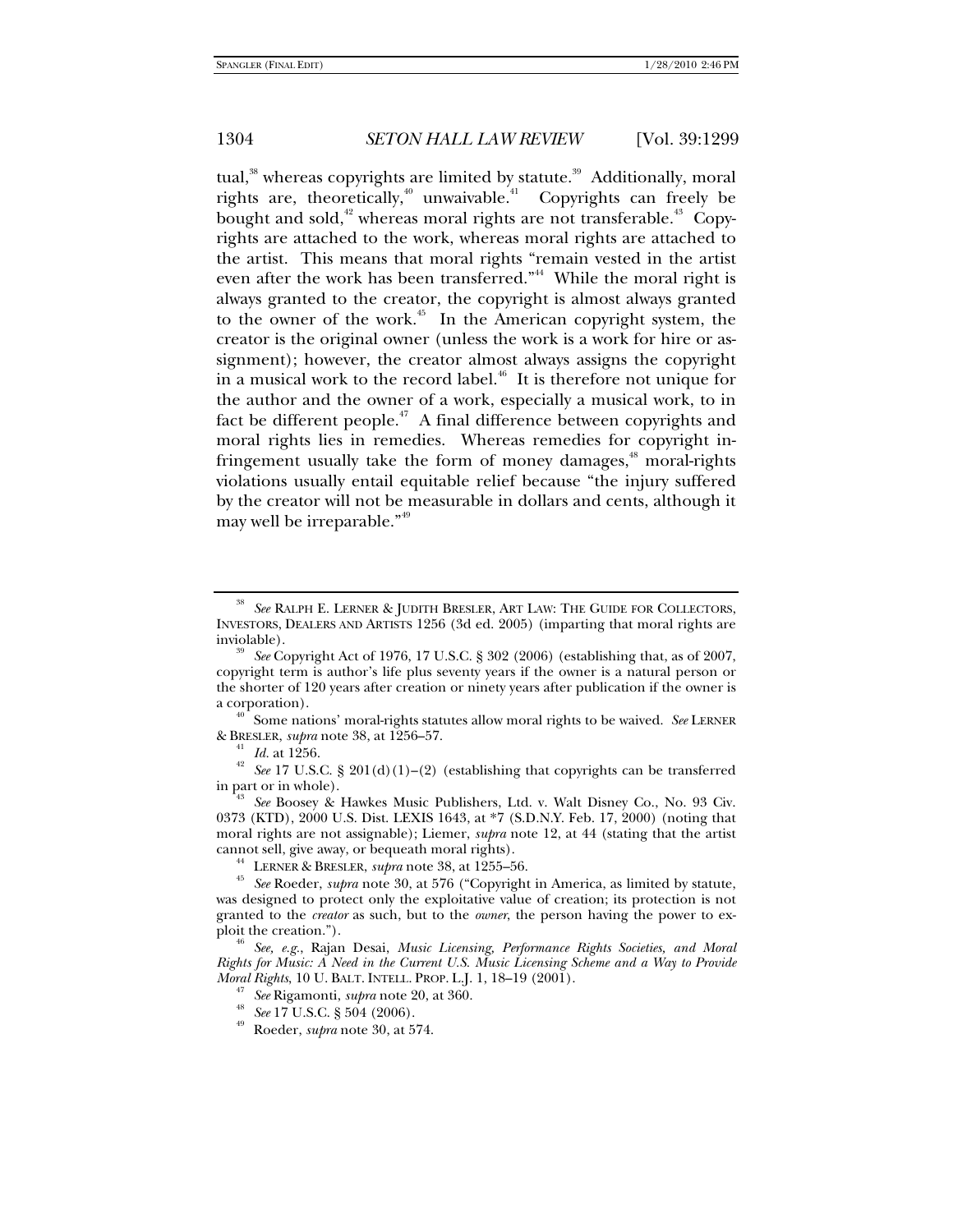# *C. Moral Rights Are Generally a Continental European Phenomenon*

Historically, continental Europe has recognized moral rights, whereas Anglo-American countries have failed to do so.<sup>50</sup> One author succinctly characterizes this split as "*droit d'auteur*<sup>51</sup> countries," which view intellectual property as tied to the author in a personal manner, as opposed to "copyright countries," which view intellectual property as simply another form of property.<sup>52</sup> As of 2003, eighty-one countries of the world, including Mexico, Canada, France, Germany, and Singapore,<sup>53</sup> recognized moral rights to varying extents.<sup>54</sup> The European Union also recognizes moral rights.<sup>55</sup>

The French legal system provides the strongest existing protection for moral rights.<sup>56</sup> It is thus no surprise that moral rights doctrine (known as "*droit moral*" 57) was first developed in France during the nineteenth century.58 This early *droit moral* doctrine was a hybrid of decisions handed down in French courts and the modern view of moral rights developing simultaneously in Germany.<sup>59</sup> The French moral-rights statute, codified in the Law of March 11,  $1957$ ,<sup>60</sup> establishes the rights of attribution, integrity, and disclosure and states that these rights are "perpetual, inalienable and imprescriptible."<sup>61</sup>

This has historically been true, although the United Kingdom adopted limited moral-rights legislation in 1988. *See* Copyrights, Designs, and Patents Act, 1988, c. 48

Translated from French into English, meaning the "non-pecuniary, special (personal) right of an author, artist, etc. in his work." F.H.S. BRIDGE, THE COUNCIL OF EUROPE FRENCH-ENGLISH LEGAL DICTIONARY 208 (1994).

<sup>&</sup>lt;sup>52</sup> Michèle Battisti, The Future of Copyright Management: European Perspectives (Sept. 27, 2000), http://www.ifla.org/IV/ifla66/papers/140-184e.htm.

<sup>&</sup>lt;sup>53</sup> McCartney, *supra* note 25, at 71–72.<br><sup>54</sup> LEONARD D. DUBOFF & CHRISTY O. KING, ART LAW IN A NUTSHELL 203 (2000).<br><sup>55</sup> McCartney, *supra* note 25, at 71–72.<br><sup>56</sup> See Liemer, *supra* note 12, at 41; Kimberly Y.W. Hols

*dit?: The United States and the Protection of Moral Rights in Intellectual Property Law*, 3 BUFF. INTELL. PROP. L.J. 105, 108 (2006). 57 "*Droit moral*" is treated as synonymous with "*droit d'auteur*," meaning the "non-

pecuniary, special (personal) right of an author, artists, etc. in his work." BRIDGE, *supra* note 51, at 208.

<sup>&</sup>lt;sup>58</sup> See Liemer, *supra* note 12, at 41–42.<br><sup>59</sup> Natalie C. Suhl, Note, *Moral Rights Protection in the United States Under the Berne Convention: A Fictional Work?*, 12 FORDHAM INTELL. PROP. MEDIA & ENT. L.J. 1203, 1206–10 (2002).<br><sup>60</sup> JOHN HENRY MERRYMAN & ALBERT E. ELSEN, LAW, ETHICS, AND THE VISUAL ARTS

<sup>311 (4</sup>th ed. 2002). 61 *Id.*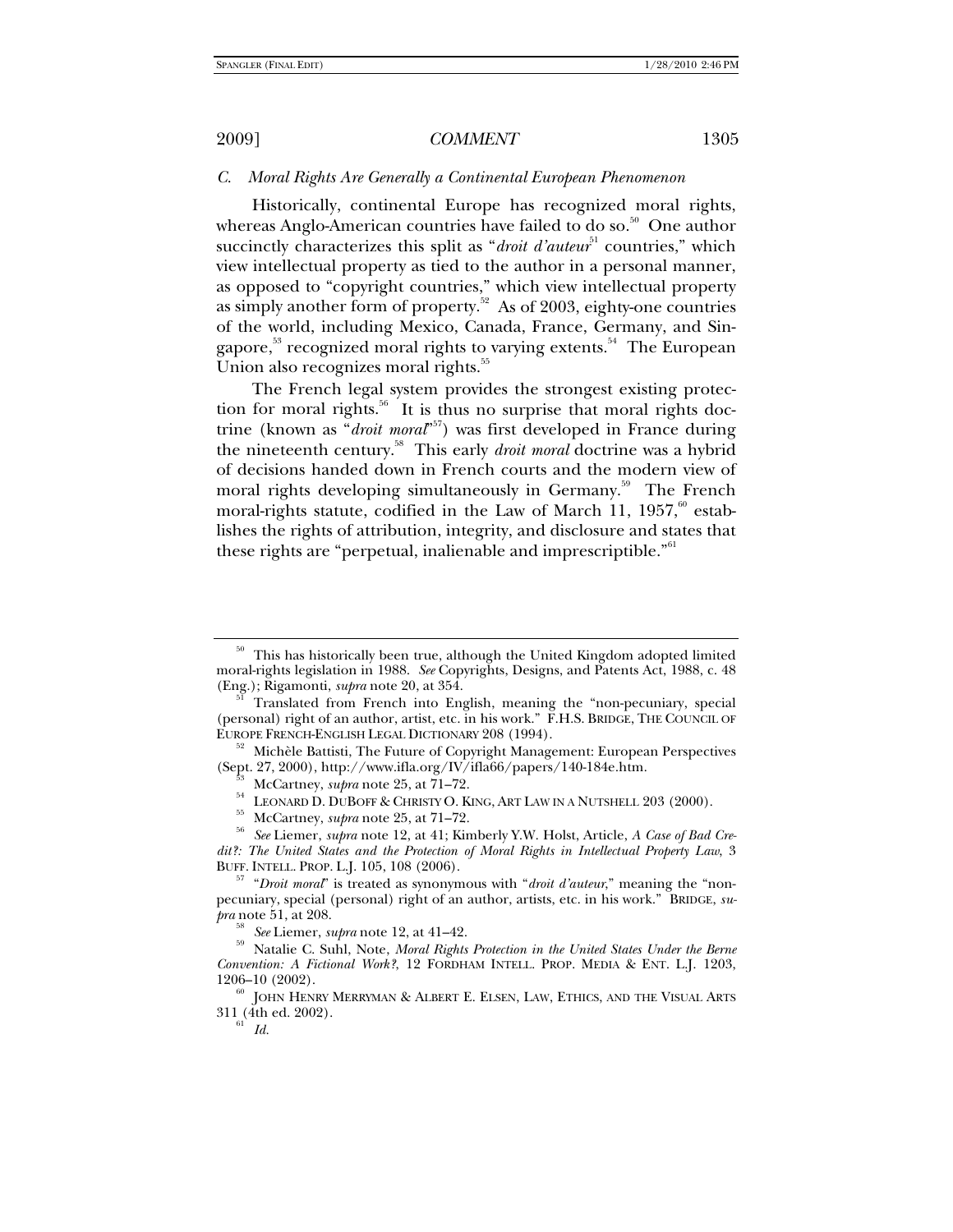### *D. The Current State of Moral Rights in U.S. Law*

Anglo-American copyright protection originates in the Statute of Anne.<sup>62</sup> In 1774, the British House of Lords held in *Donaldson v. Beckett* that no copyright protection existed beyond that granted by the Statute of Anne.<sup>63</sup> Since the Statute of Anne did not contain a moralrights provision, moral rights were held not to exist at common law.<sup>64</sup>

This common-law focus on statutory interpretation bled into early American copyright law.<sup>65</sup> Article I, Section 8 of the U.S. Constitution establishes copyright protection in the United States.<sup>66</sup> Since the Constitution, like the Statute of Anne, does not explicitly grant moral-rights protection, moral rights have been held not to exist in U.S. copyright law. $67$  The stance that U.S. law affords no moral-rights protection was carried over into the twentieth century and made clear in *Vargas v. Esquire*, in which the court held that while foreign countries may recognize moral rights, the United States does not.<sup>68</sup>

While art has been an important part of European culture for centuries, $69$  the United States is a relatively young country and thus has a shorter history generally and a lesser quantum of artistic history specifically. Moreover, from its inception, the United States has been less focused on art than continental European countries. Early U.S. culture focused more on industry, with the nation quickly becoming a leader in trade and manufacturing; therefore, "while the European culture was marked with the works of great authors and artists, the culture of the United States was filled with names like Ford, Carnegie, and Rockefeller, who were leaders in industry."<sup>70</sup> The United States has historically imported most of its art.<sup>71</sup> In contrast, French art was world-renowned for centuries prior to the development of the *droit* 

<sup>62</sup> *See generally* An Act for the Encouragement of Learning, by Vesting the Copies of Printed Books in the Authors or Purchasers of Such Copies, During the Times Therein Described, 1710, 8 Ann., c. 19 (Eng.); Susan P. Liemer, *How We Lost Our Moral Rights and the Door Closed on Non-Economic Values in Copyright*, 5 J. MARSHALL REV.

INTELL. PROP. L. 1, 12–14 (2005). 63 Donaldson v. Beckett, (1774) 98 Eng. Rep. 257 (H.L.) (appeal taken from Scot.).<br>
<sup>64</sup> *Id.*; Liemer, *supra* note 62, at 28–32.<br>
<sup>65</sup> Liemer, *supra* note 62, at 32–36.<br>
<sup>66</sup> U.S. CONST. art. I, § 8.<br>
<sup>67</sup> *See* Liemer, *supra* note 62, at 34–35.<br>
<sup>68</sup> Vargas v. Esquire, Inc., 164 F.2d 522, 52

<sup>69</sup> Holst, *supra* note 56, at 117–20. 70 *Id.* at 122. 71 *Id.*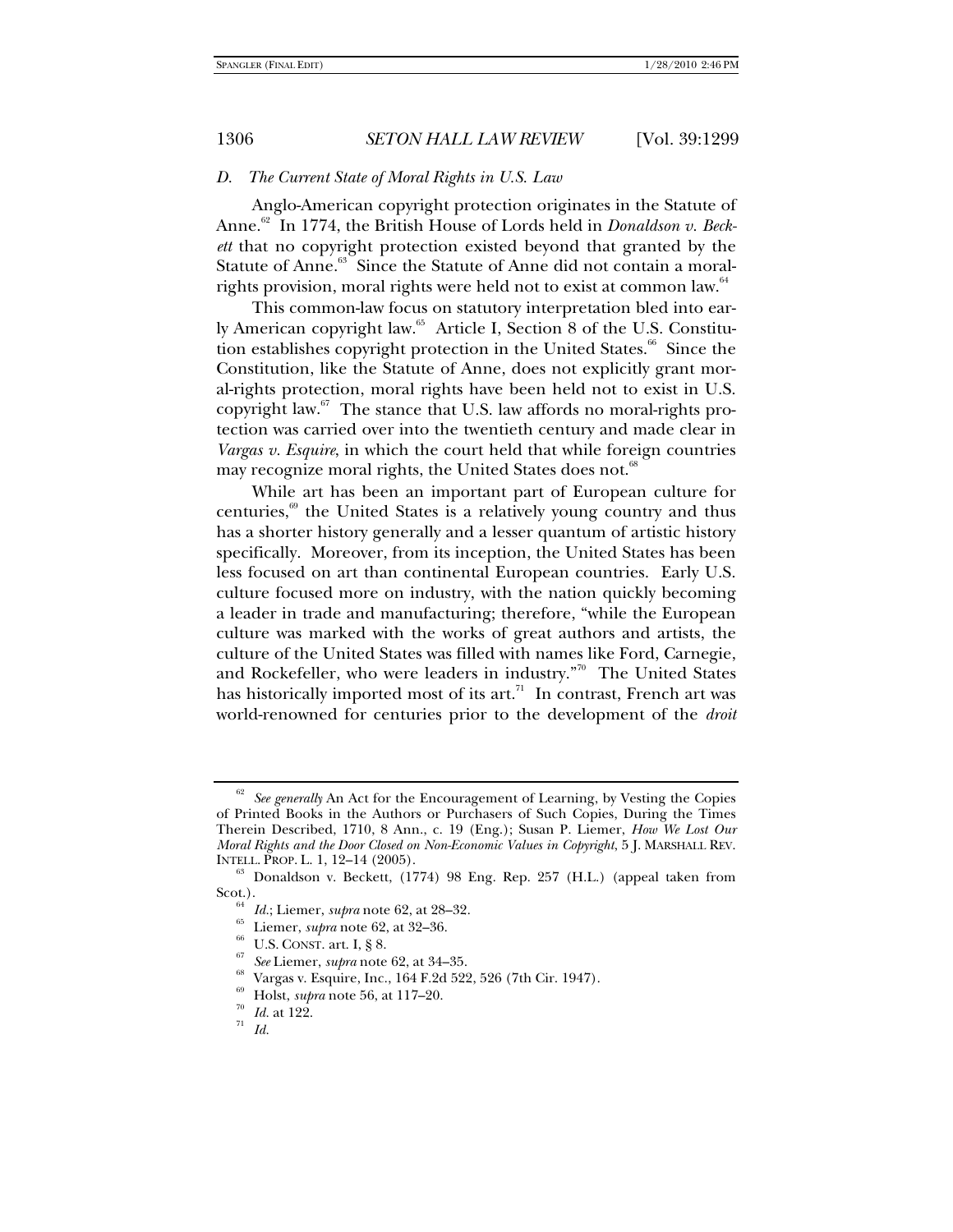moral.<sup>72</sup> U.S. law developed appropriately with this historical focus on industry and lack of artistic tradition, providing more protection for property rights<sup>73</sup> and less protection for the arts.<sup>74</sup> One author describes this phenomenon as follows: "Busy with the economic exploitation of her vast natural wealth, America has, perhaps, neglected the arts; in any event American legal doctrine has done so, and the paucity of material outside the copyright law on the rights of creators forms a vivid contrast to the continental jurisprudence."<sup>75</sup>

Although a leader in developing intellectual property, the United States waited more than one hundred years to join the Berne Convention, an international copyright agreement first ratified in 1886 and boasting 163 national signatories as of  $2007$ .<sup>76</sup> This reluctance may be due in large part to the American desire not to recognize moral rights.<sup>77</sup> When the United States finally did join the Berne Convention, the nation's lack of moral-rights protection became a source of controversy because Article 6*bis* of the Convention requires signatories to recognize, at a minimum, the rights of attribution and integrity. $\mathrm{^{78}}$ 

Congress enacted the Berne Implementation Act in 1988 and officially joined the Berne Convention in 1989.<sup>79</sup> The Berne Implementation Act states that U.S. adherence to the Berne Convention does not "expand or reduce" authors' rights to "claim authorship to the work" (right to attribution) or "object to any distortion, mutilation,

<sup>72</sup> *See* John Henry Merryman, *The Refrigerator of Bernard Buffet*, 27 HASTINGS L.J. 1023, 1042 (1976). 73 *See* FISHER, *supra* note 6, at 138 (arguing that legal rights known as "property

rules" enjoy greater protection in the United States); *id.* at 140 (stating that "[r]eal

property rights are highly favored by the law").<br><sup>74</sup> See Hughes, *supra* note 9, at 288 (stating that "ideas about property have played<br>a central role in shaping the American legal order").

<sup>&</sup>lt;sup>75</sup> Roeder, *supra* note 30, at 557. *The See Berne Convention Implementation Act of 1988*, Pub. L. No. 100-568, 102

Stat. 2853 (1988).<br><sup>77</sup> McCartney, *supra* note 25, at 40–41.<br><sup>78</sup> See Berne Convention for the Protection of Literary and Artistic Works art. 6*bis.*, Sept. 9, 1886, 25 U.S.T. 1341, 828 U.N.T.S. 221 (rev., Paris, July 24, 1971) [hereinafter Berne Convention].

Independently of the author's economic rights, and even after the transfer of the said rights, the author shall have the right to claim authorship of the work and to object to any distortion, mutilation or other modification of, or other derogatory action in relation to, the said work, which would be prejudicial to his honor or reputation.

*Id.* <sup>79</sup> *See* Berne Convention Implementation Act.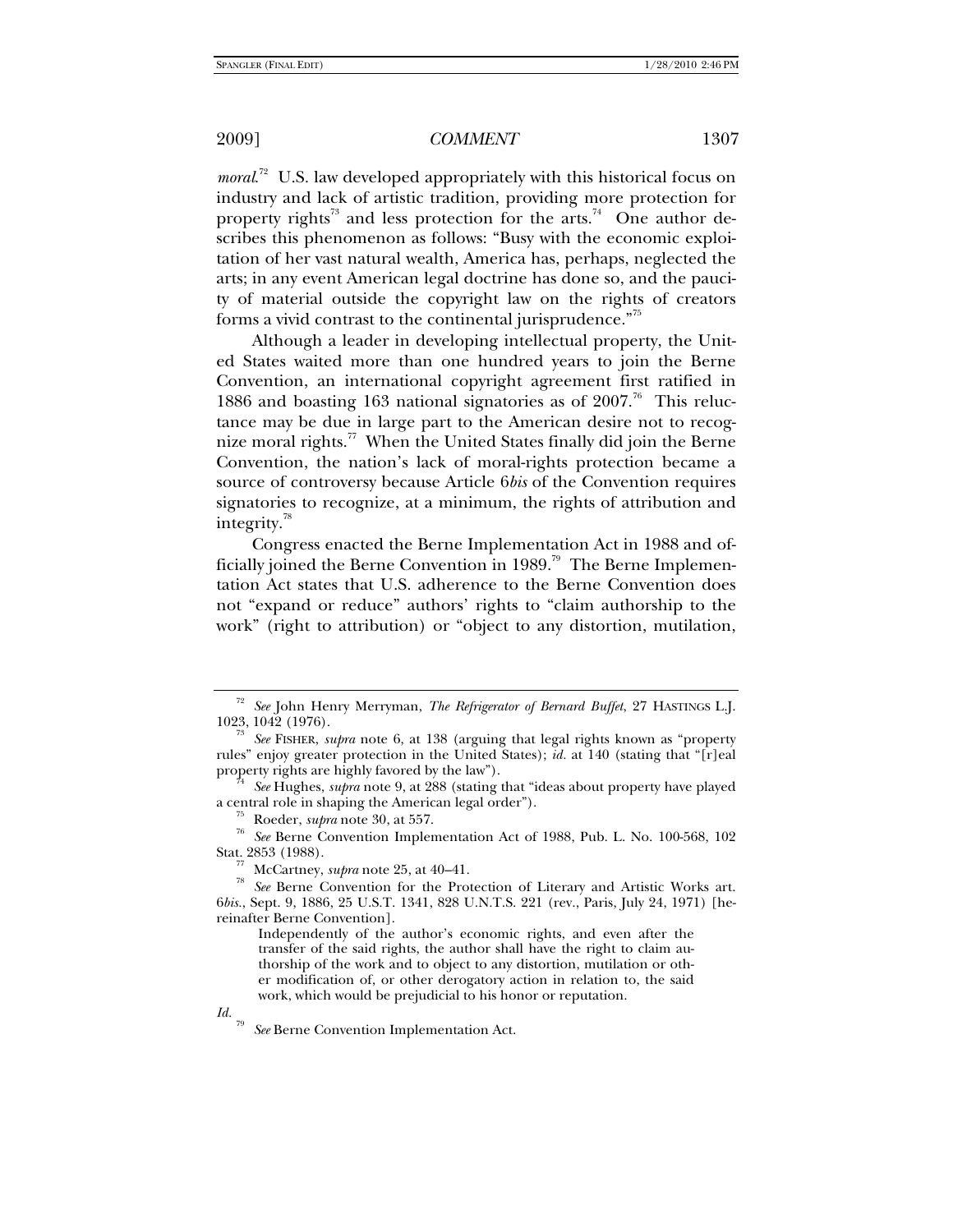or other modification" (right to integrity) of the work.<sup>80</sup> This Act can be fairly read to mean that the United States' signing of the Berne Convention does not grant authors the rights of attribution and integrity, despite the fact that membership to the Convention is conditioned on a nation's guarantee of those rights.

Congress has taken some statutory steps to bring the United States closer to compliance with the Berne Convention's moral-rights requirement. Congress enacted the Visual Artists' Rights Act (VARA) in 1990.<sup>81</sup> VARA establishes the right to paternity and integrity and the right to prevent destruction of the work if it is of "recognized stature."<sup>82</sup> However, VARA applies only to visual artists, $83$  so it is not relevant to this Comment on the protection of musical works. In addition to VARA, several states have enacted limited moral-rights legislation.<sup>84</sup> Like VARA, however, these state statutes apply only to

- [T]he author of a work of visual art—
	- (1) shall have the right—
		- (A) to claim authorship of that work, and
		- (B) to prevent the use of his or her name as the author of any

work of visual art which he or she did not create; [and]

- . . . . (A) to prevent any intentional distortion, mutilation, or modifi cation of that work . . . , and
	- (B) to prevent any destruction of a work of recognized stature.

*Id.* <sup>83</sup> *Id.* § 106A(b) (establishing that "only the author of a work of visual art has the rights conferred by subsection (a)"). Hansmann and Santilli postulate that VARA and similar state statutes are limited to visual art because the economic value of visual art is more dependent than other art forms on the artist's reputation. Henry Hansmann & Marina Santilli, *Authors' and Artists' Moral Rights: A Comparative Legal and Economic Analysis*, 26 J. LEGAL STUD. 95, 108–09 (1997); *see also* Brian A. Lee, Making Sense of "Moral Rights": Artists' European-Style Intellectual Property Protections within the American System 46 (Mar. 7, 2008) (unpublished comment, on file with the Yale Law School Legal Scholarship Repository), *available at* http://lsr.nellco.org/cgi/viewcontent.cgi?article=1015&context=yale/ylsspps. provides another reason for the limitation of VARA and state statutes to visual art, postulating that visual art cannot be identically reproduced, whereas music, books, and motion pictures can be; this necessitates a right of integrity for visual art and not other art forms. Lee, *supra*, at 47; *see also infra* notes 84–85 (describing state statutes

See, e.g., CAL. CIV. CODE § 987 (West 2009) (establishing that "physical alteration or destruction of fine art, which is an expression of the artist's personality, is detrimental to the artist's reputation, and artists therefore have an interest in protecting their works of fine art against any alteration or destruction").

<sup>&</sup>lt;sup>80</sup> *Id.* § 3(b)(1)–(2).<br><sup>81</sup> Visual Artists Rights Act of 1990, 17 U.S.C. § 106A(a) (1990).

<sup>&</sup>lt;sup>82</sup> Id. § 106A(a)(1)–(3).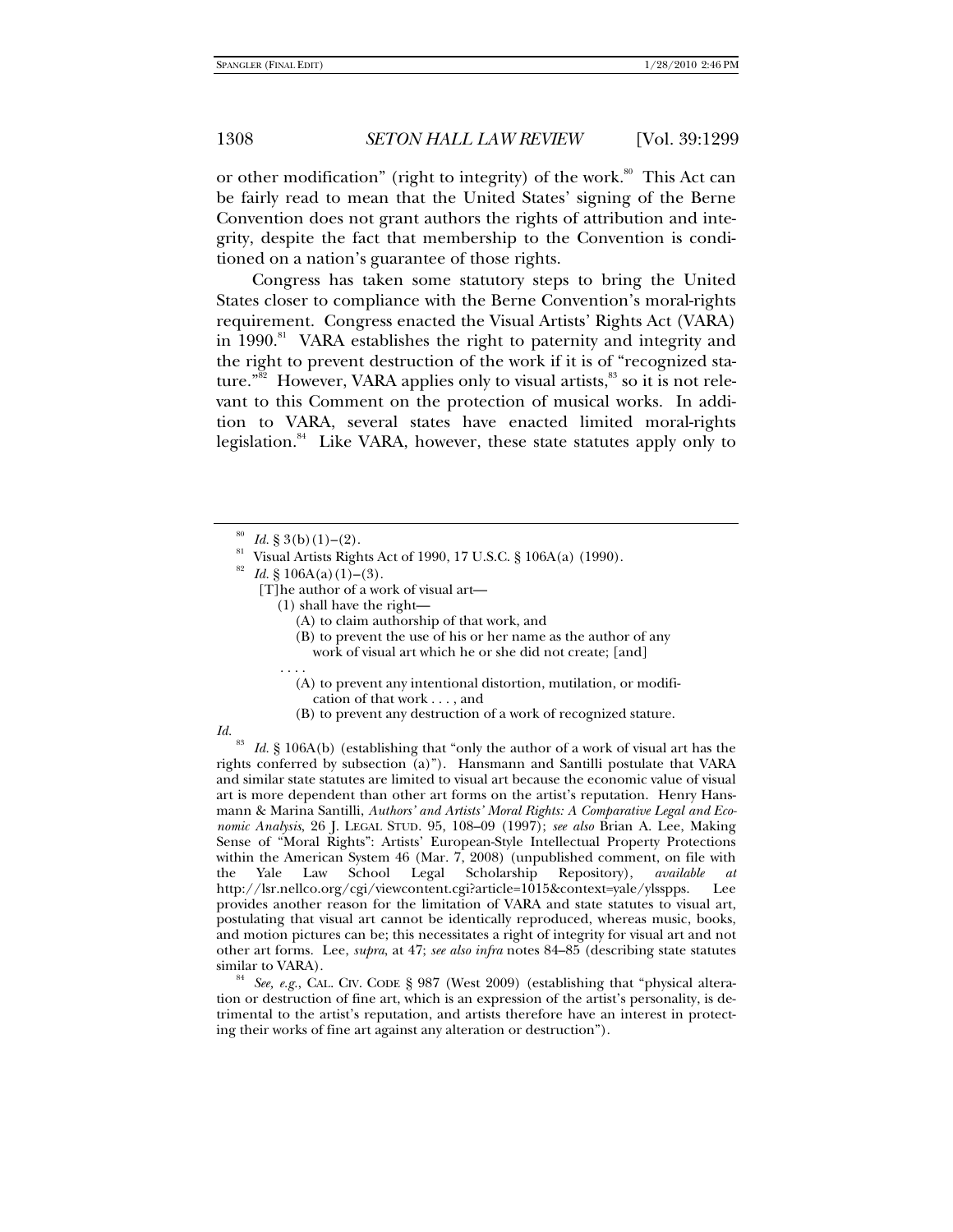visual art and not to music.<sup>85</sup> Furthermore, VARA may preempt these state statutes.<sup>86</sup>

How can the United States be both a member of the Berne Convention and seemingly violate its moral-rights requirement? Congress sidesteps this issue by claiming that existing U.S. law adequately protects these interests through common-law causes of action, such as unfair competition, copyright, contract, defamation, and the right to privacy.<sup>87</sup> However, these common-law causes of action are grossly insufficient in protecting, and are in fact often at odds with, moral rights.

One way the United States arguably protects artists' moral rights is through trademark and unfair competition law under the Lanham Act.<sup>88</sup> The Lanham Act provides a cause of action against anyone who creates a "false designation of origin."89 Commentators argue that this is comparable to the moral right of attribution because it prevents false claims to authorship of works.<sup>90</sup> A general problem with this approach is that the Lanham Act is designed to protect economic rights; it remedies the economic injury to the creator if he has been unfairly deprived of a market. $91$  The Lanham Act does not, however, protect the personal rights that moral rights preserve.<sup>92</sup>

Commentators have also argued that U.S. copyright law protects moral rights.<sup>93</sup> For example, the compulsory-license doctrine allows musicians to "cover" songs written by others but states that the artist

See, e.g., CAL. CIV. CODE § 987(b)(2) (protecting only "fine art" and defining the term as "an original painting, sculpture, or drawing, or an original work of art in glass"); N.Y. ARTS & CULT. AFF. LAW § 14.03(3)(e) (McKinney Supp. 2009) (stating that "[t]he provisions of this section shall apply only to works of fine art"); *see supra*

<sup>&</sup>lt;sup>86</sup> See Benjamin S. Hayes, Note, *Integrating Moral Rights into U.S. Law and the Problem with the Works for Hire Doctrine*, 61 OHIO ST. L.J. 1013, 1025 (2000); *see also* Kelly, *supra* note 11, at 230.

*supra* note 25, at 40–41.<br><sup>88</sup> 15 U.S.C. § 1125 (2006).

<sup>89</sup> *Id.* § 1125(a)(1)(A) (providing civil action against "any person who, on or in connection with any goods or services . . . uses in commerce any . . . false designation of origin . . . which is likely to cause confusion, or to cause mistake, or deceive as

to the . . . origin"). 90 *See* Gilliam v. Am. Broad. Cos., 538 F.2d 14, 24–25 (2d Cir. 1976). 91 Roeder, *supra* note 30, at 568. *See also* Dastar Corp. v. Twentieth Century Fox Films Corp., 539 U.S. 23, 37 (2003) (holding that the Lanham Act only protects designation of *manufacturing* origin and not designation of *creative* origin).<br><sup>92</sup> See Dastar, 539 U.S. at 37; see supra notes 88–92 and accompanying text.<br><sup>93</sup> See Susan C. Anderson, Note, *Decontextualization of Musica* 

*trine of Moral Rights Be Extended?*, 16 FORDHAM INTELL. PROP. MEDIA & ENT. L.J. 869, 874–75 (2006).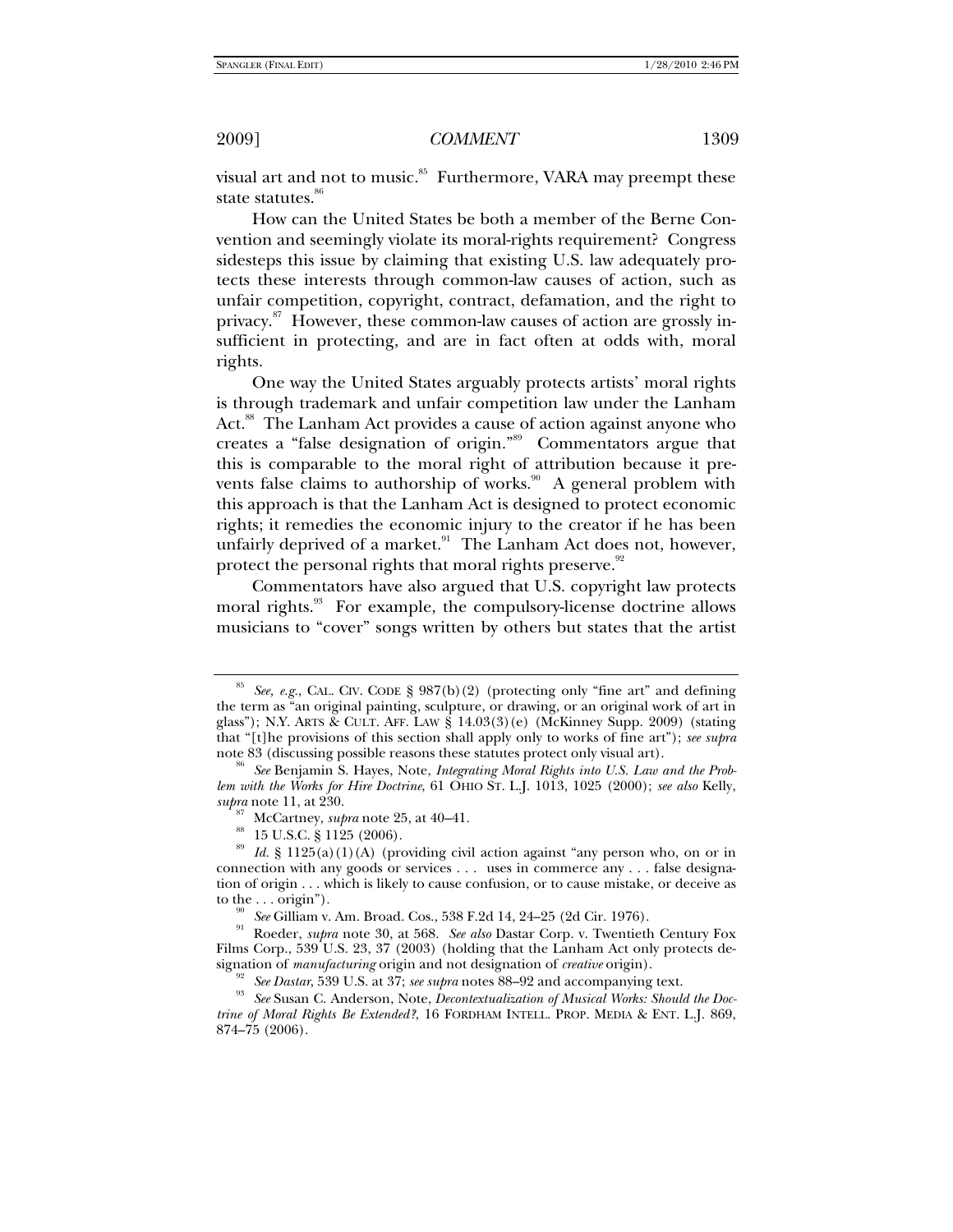covering the song shall not "change the basic melody or fundamental character of the work,"<sup>94</sup> which is arguably akin to the right of integrity. However, the compulsory-license doctrine only protects the copyright owner, who is often not the creator.<sup>95</sup> Moreover, it protects only copyrighted works and expires with the copyright.<sup>96</sup> Moral rights protect all artistic works and are perpetual.<sup>97</sup>

Contract doctrine is the third U.S. legal regime claimed to protect moral rights because artists are, in theory, "free to insist on moral rights provisions in their contracts."98 However, artists usually have very little bargaining power, particularly at the start of their careers, and have little knowledge of their contract rights.<sup>99</sup> Accordingly, artists often cannot afford to, or do not know to, insist on moral-rights provisions in their contracts.<sup>100</sup> Not only is contract law inadequate at protecting moral rights, but it often undermines the very protection moral rights afford. If freedom of contract is given priority over moral rights, moral rights can be waived in contract. Due to the large disparity in bargaining power between content providers and artists, content providers would likely always insist that artists opt out of moral-rights provisions in their contracts.<sup>101</sup>

#### III. TENSIONS BETWEEN MORAL RIGHTS AND ECONOMIC RIGHTS

Formal recognition of moral rights would establish legal interests that conflict with economic interests. Because U.S. policy seeks to retain priority for economic rights while also complying with the Berne Convention (in order to provide greater international protection for its economic rights-holders), the legislature has traditionally

<sup>&</sup>lt;sup>94</sup> 17 U.S.C. § 115(a)(2) (2006); Anderson, *supra* note 93, at 874.<br><sup>95</sup> Roeder, *supra* note 30, at 566; s*ee supra* notes 44–47 and accompanying text. 17 U.S.C. § 115(a)(2).

See supra text accompanying note 38.<br>See Merryman, *supra* note 72, at 1043. This sentiment was echoed by now-Justice Stephen Breyer, who once wrote that statutory moral-rights protection is unnecessary because existing copyright law "provides a protective umbrella beneath which author and publisher can work out, *in their contract*, safeguards for the author." Stephen Breyer, *The Uneasy Case for Copyright: A Study of Copyright in Books, Photocopies, and Computer Programs*, 84 HARV. L. REV. 281, 290 (1970).<br><sup>99</sup> Merryman, *supra* note 72, at 1043.<br><sup>100</sup> *Id.* This was in fact the result after the relatively recent United States Supreme

Court decision in *N.Y. Times Co. v. Tasini*, 533 U.S. 483 (2001). In this case, the Court gave freelance journalists something akin to a moral right when it held that although publishers own the copyright to the collective work, they do not have the right to present the authors' individual articles out of context. *See id.* at 488, 493–97. However, the Court noted that this pseudo-moral right can freely be contracted away. *See id.* at 499.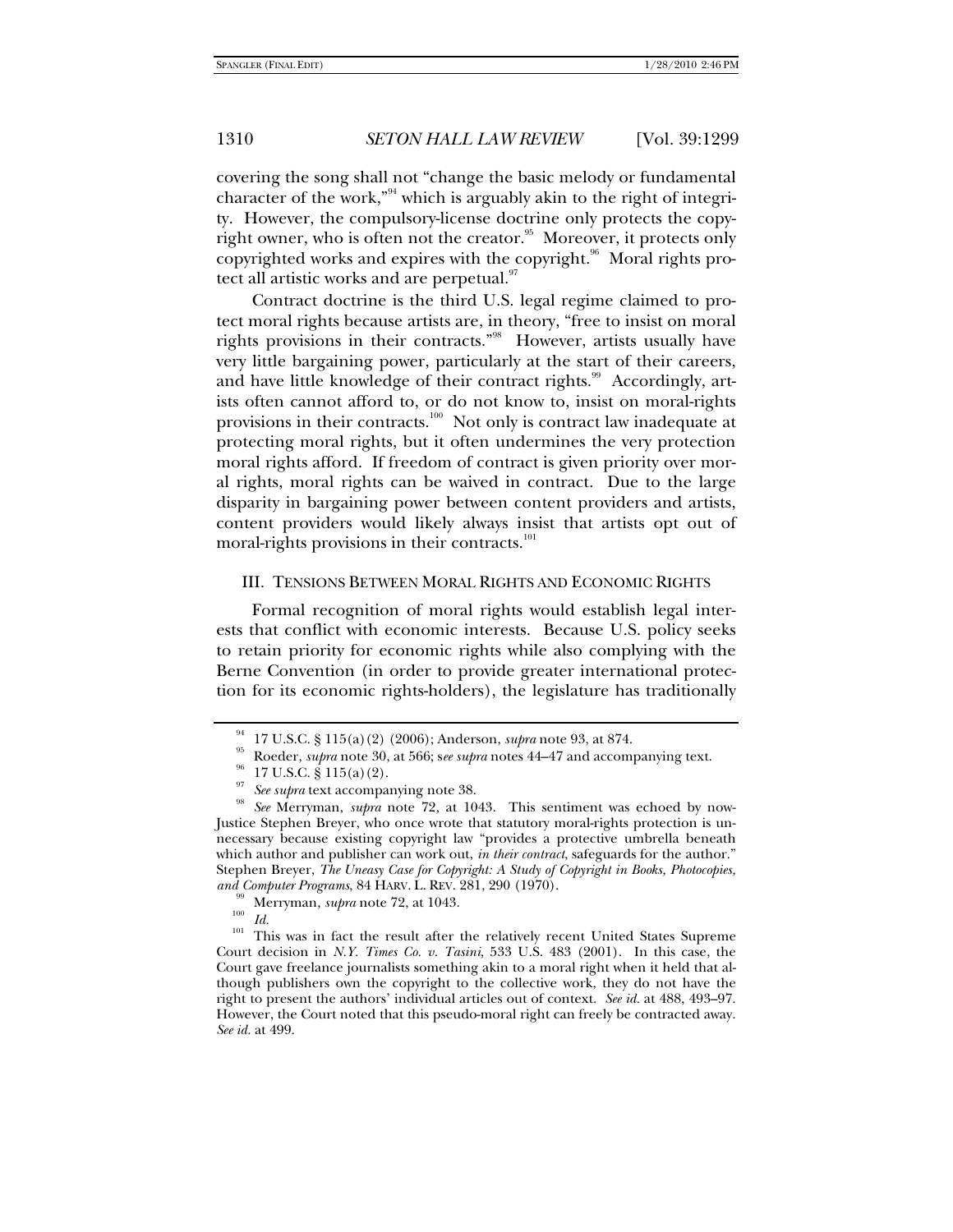argued that common-law causes of action sufficiently protect moral rights.<sup>102</sup> This line of reasoning, however, is presumably an attempt by Congress to avoid statutory moral-rights protection without violating the Berne Convention. Arguing that these common-law doctrines safeguard moral rights proves to be an absurdity because moral rights are in fact at odds with the economic interests these common-law doctrines were created to protect. Put another way, moral rights did not exist at common law, so it is nonsensical to argue they are protected by common-law causes of action.

# *A. Troubling Attempts to Protect Moral Rights Through Common-Law Causes of Action*

While common-law causes of action may protect the artist's economic rights, they do not protect the artist's personal rights.<sup>103</sup> These personal rights can only be protected through moral-rights legislation. *Gilliam v. American Broadcasting Cos.*,<sup>104</sup> in which the United States Court of Appeals for the Second Circuit attempted to use trademark law to protect the authors' moral rights, illustrates this problem. In *Gilliam*, the writers of a television series brought suit against American Broadcasting Company for airing episodes of their series, which had been substantially edited, without the authors' permission.<sup>105</sup> The authors argued that these edited versions misrepresented their work to the public.<sup>106</sup> The Second Circuit held that the integrity of the authors' work, while not protected by U.S. law via any moral-rights legislation, ought to be protected under the Lanham  $Act:^{107}$ 

American copyright law, as presently written, does not recognize moral rights or provide a cause of action for their violation, since the law seeks to vindicate the economic, rather than the personal, rights of authors. Nevertheless, the economic incentive for artistic and intellectual creation that serves as the foundation for American copyright law, cannot be reconciled with the inability of artists to obtain relief for mutilation or misrepresentation of their work to the public on which the artists are financially dependent. Thus courts have long granted relief for misrepresentation of an artist's

<sup>&</sup>lt;sup>102</sup> See supra text accompanying note 87.<br>
<sup>103</sup> Ong, *supra* note 10, *passim.*<br>
<sup>104</sup> 538 F.2d 14 (2d Cir. 1976).<br>
<sup>105</sup> *Id.* at 17.<br>
<sup>105</sup> *Id.* at 19.<br>
<sup>107</sup> For a discussion of the Lanham Act's arguable protection *supra* text accompanying notes 88–92.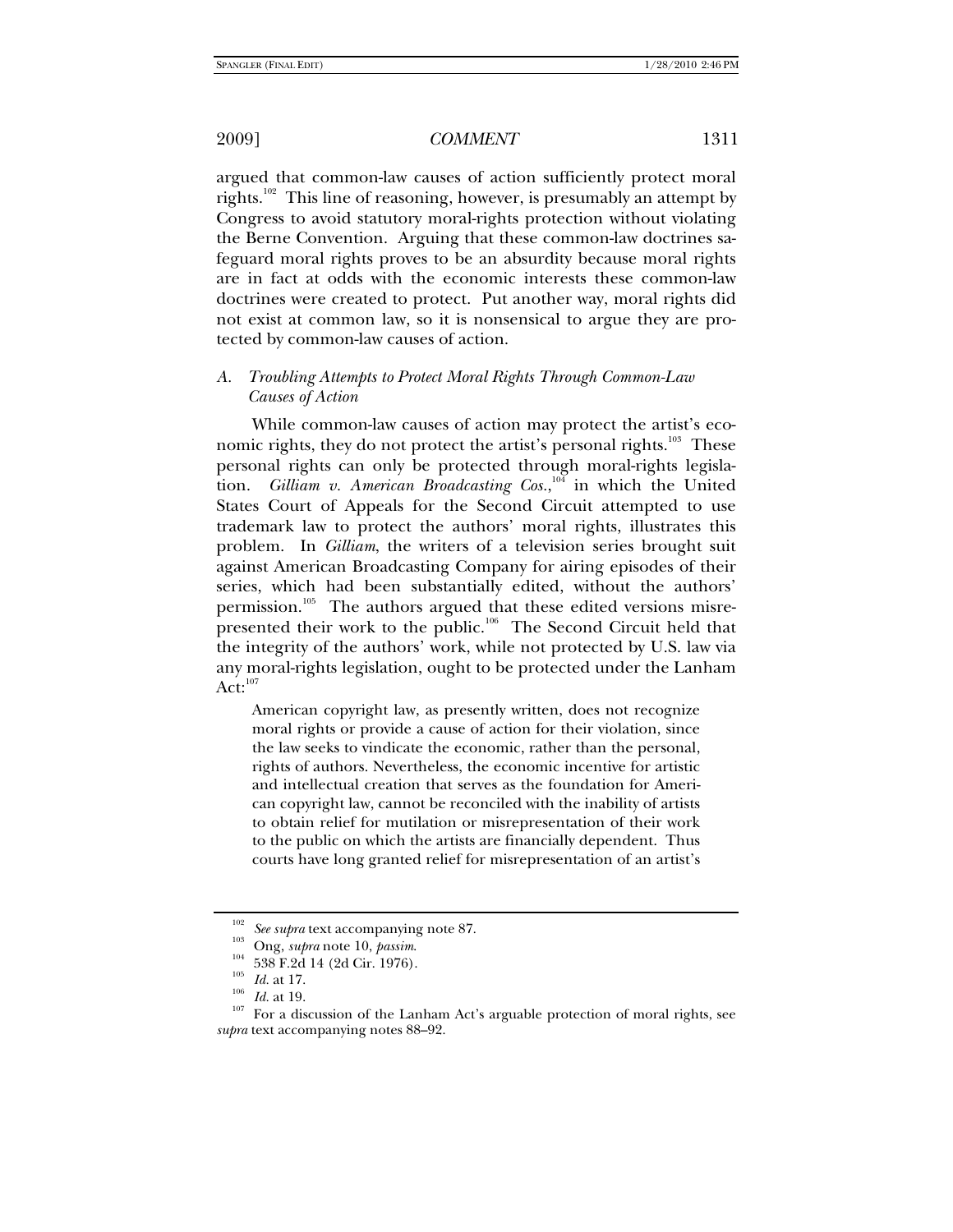work by relying on theories outside the statutory law of copyright.

The court's noble intent in *Gilliam* clearly recognized that art contains interests worth protecting beyond economic interests. However, the court used inadequate means of protecting those interests. It attempted to transform moral rights into something very similar to what is already protected by copyright law.<sup>109</sup> Legal doctrines such as copyright, contract, and trademark protect economic rights; to say that they also protect moral rights is to say that moral rights reduce to economic rights, which they fundamentally do not. In essence, the court morphed moral rights into economic rights and, in doing so, rendered impotent the very non-economic interests that moral rights aim to protect.

Professor Burton Ong made a similar argument in his article, *Why Moral Rights Matter: Recognizing the Intrinsic Value of Integrity Rights.*<sup>110</sup> Ong is not reacting to *Gilliam*, but rather to Henry Hansmann and Marina Santilli's transposition of property law onto moral rights.111 However, Ong's argument is akin to this concern with *Gilliam-*esque backdoor approaches to protecting moral rights because Ong likewise argues that moral rights cannot be protected via any economic doctrine—whether it be property law (as Hansmann and Santilli propose) or trademark law (as in *Gilliam*).<sup>112</sup> Moral rights should not be subjected to economic analysis, according to Ong, because doing so shifts the focus from moral rights' "intrinsic value as marks of respect for, and recognition of, the artistic contributions of the artist"––things that cannot be accounted for in an economic analysis.<sup>113</sup> Further, an economic analysis focuses on the artist's pecuniary interest, which is not the interest protected by moral rights.<sup>114</sup>

The implications of using a *Gilliam*-type attempt at safeguarding moral rights via laws that protect economic interests have been realized in at least one case, *Choe v. Fordham University School of Law*.<sup>115</sup> In *Choe*, the U.S. District Court for the Southern District of New York used *Gilliam*'s protection of the plaintiffs' interests through the Lan-

<sup>&</sup>lt;sup>108</sup> *Gilliam*, 538 F.2d at 25–26 (citations omitted).<br>
<sup>109</sup> Ong, *supra* note 10, at 307.<br>
<sup>110</sup> Id. *passim.*<br>
Hansmann & Santilli, *supra* note 83, at 101–02 (1997). *See generally* Ong, *supra* 

note 10.<br><sup>112</sup> Ong, *supra* note 10, *passim*; *see generally* Hansmann & Santilli, *supra* note 83 (ad-<br>vocating for moral rights, but characterizing them as "divided property rights").

<sup>&</sup>lt;sup>113</sup> *Id.* at 298.<br><sup>114</sup> *See, e.g., id. passim.* 115 Choe v. Fordham Univ. Sch. of Law, 920 F. Supp. 44 (S.D.N.Y. 1995).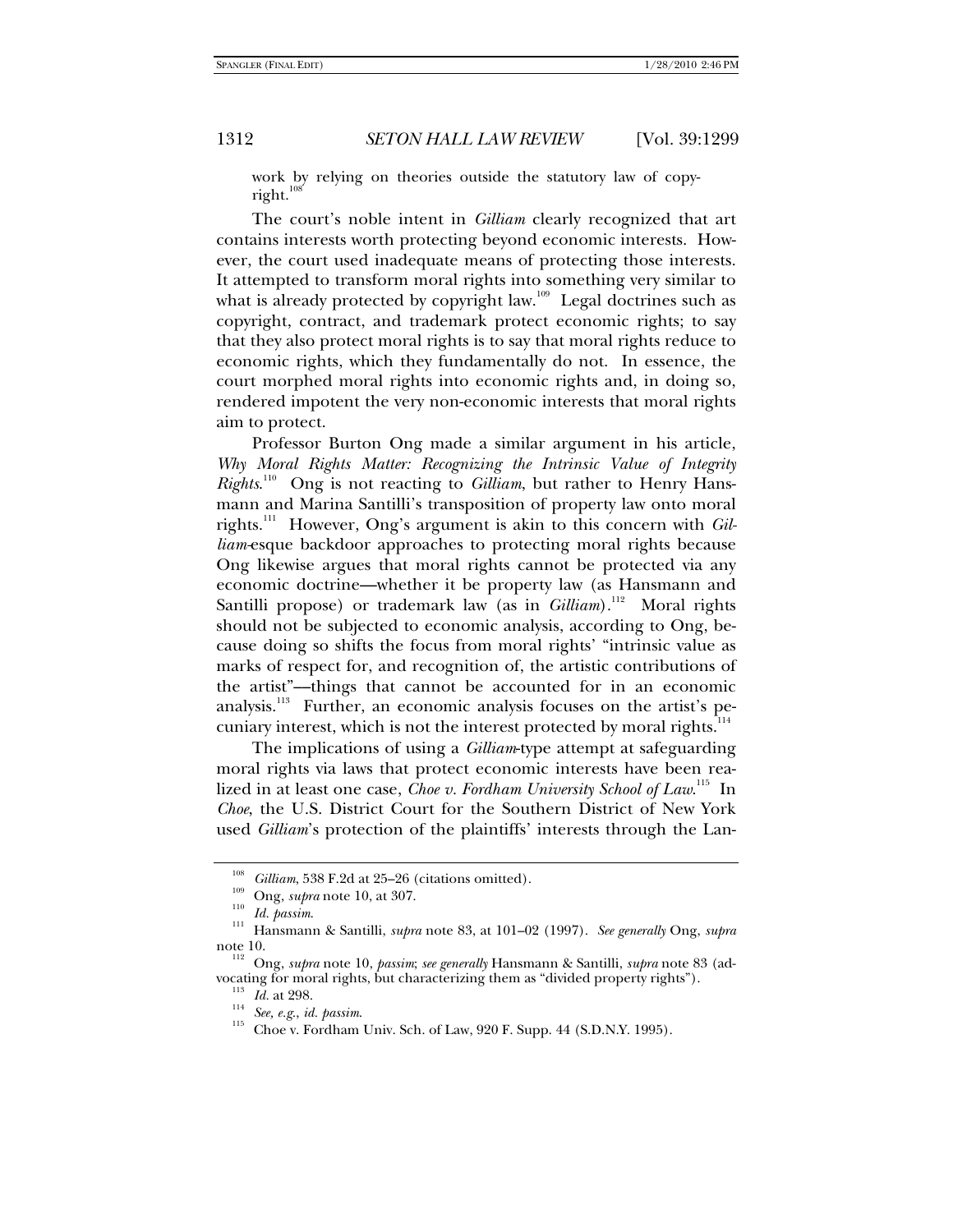ham Act, rather than through recognition of moral rights, to conclude that there are no moral rights in U.S. law.<sup>116</sup> This is, ironically, converse to the court's intent in *Gilliam*,<sup>117</sup> and such an application of *Gilliam* is further evidence of the impossibility of protecting moral rights via an economic analysis.

# *B. The Lack of U.S. Statutory Moral-Rights Protection Results from Conflicts Between Moral Rights and Common-Law Causes of Action*

Because moral rights exist independently of economic rights, the two naturally conflict on occasion. Resolving some of these conflicts requires choosing whether to give legal priority to either moral rights or copyrights—to the detriment of the other. Congress's refusal to formally recognize moral rights is likely driven by its preference for economic interests and thus its corresponding reluctance to recognize rights that may trivialize these economic interests.

For example, moral rights may interfere with freedom of contract in several ways.<sup>118</sup> First, moral rights are not waivable,<sup>119</sup> which limits parties' freedom to negotiate moral-rights provisions into and out of a contract. Second, moral rights abridge copyright licensing agreements by establishing that the artist retains moral rights, regardless of what is purportedly transferred via a license.<sup>120</sup> Finally, moral rights excuse the artist from completing a commissioned work for personal reasons, regardless of a contractual obligation to the contrary.<sup>121</sup>

The moral-rights doctrine may also interfere with current U.S. copyright law.<sup>122</sup> The moral right to resale profits, for example, not

<sup>&</sup>lt;sup>116</sup> *Id.* at 49 ("There is no federal claim for violation of plaintiff's alleged 'moral rights.' The Court in *Gilliam* stated that nearly 20 years ago.").

<sup>&</sup>lt;sup>117</sup> See Gilliam v. Am. Broad. Cos., 538 F.2d 14 (2d Cir. 1976).<br><sup>118</sup> See Rigamonti, *supra* note 20, at 374 (arguing that moral rights impose "a mandatory term on every contract containing a copyright license or an assignment of specific economic rights . . . that authors are always entitled to rescind unilaterally

the contract").<br><sup>119</sup> *See supra* note 41 and accompanying text.<br><sup>120</sup> *See supra* note 44 and accompanying text (stating that moral rights remain vested in the artist even when the copyright is transferred). 121 *See* DUBOFF & KING, *supra* note 54, at 205. The seminal case prompting recog-

nition of this right in France was *Whistler v. Eden*. Cour de cassation [Cass. 1e civ.] [highest court of ordinary jurisdiction] Seine, Mar. 14, 1900, D.P. 1900, I, 497 (Fr.).

Hayes, *supra* note 86, at 1015 ("In order to successfully attach moral rights to American law it would be necessary to effectuate significant change in the fundamental goals and philosophy of the federal copyright law.").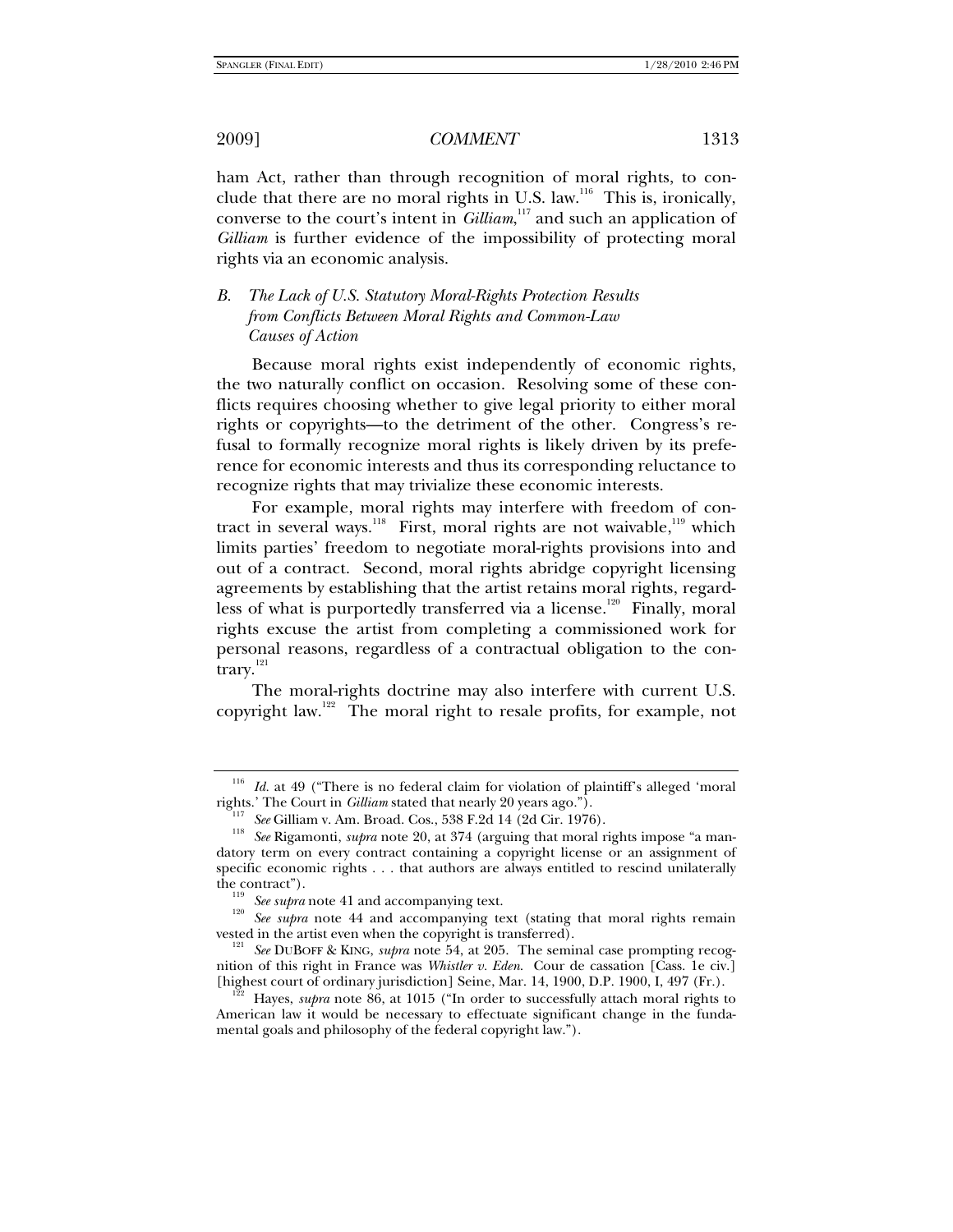only conflicts with, but flies in the face of, the first sale doctrine.<sup>123</sup> The first sale doctrine establishes that the copyright owner's right to a particular copy of her work ends once that copy has *first* been sold.<sup>124</sup> The right to resale profits, in contrast, requires a royalty be paid to the creator *every* time a copy of her work is sold—and resold.<sup>125</sup> In addition, moral rights have the potential to restrict the use of a work in the public domain, which is problematic because works in the public domain are, by definition, unrestricted.<sup>126</sup> Finally, moral-rights theory conflicts with the work-for-hire doctrine, which is an exception to the general rule that the creator initially owns the copyright,  $127$  because moral rights do not allow "works for hire," in the sense that the author cannot contract away her moral rights.<sup>128</sup>

At least one U.S. federal circuit court has ruled that copyright law preempts other means of protecting artistic works. In *Laws v. Sony Music Entertainment*, 129 the plaintiff attempted to use the right of publicity to obtain relief from her record company, which licensed her song (in which the record company owned the copyright) for a use of which she did not approve.<sup>130</sup> The U.S. Court of Appeals for the Ninth Circuit held that the Copyright Act preempts the right of publicity because to conclude otherwise would imply that "virtually every use of a copyrighted sound recording would infringe upon the original performer's right of publicity."<sup>131</sup> This ruling reinforces the

<sup>&</sup>lt;sup>123</sup> 17 U.S.C. § 109(a) (2006); *see* Desai, *supra* note 47, at 18.<br><sup>124</sup> 17 U.S.C. § 109(a) ("[T]he owner of a particular copy or phonorecord lawfully made under this title, or any person authorized by such owner, is entitled, without the authority of the copyright owner, to sell or otherwise dispose of the possession of that copy or phonorecord.").

<sup>&</sup>lt;sup>125</sup> Liemer, *supra* note 12, at 55; *see also supra* text accompanying note 29.<br><sup>126</sup> Shostakovich v. Twentieth Century-Fox Film Corp., 80 N.Y.S. 2d 575, 578 (N.Y.<br>Sup. Ct. 1948).

<sup>17</sup> U.S.C. § 101 (defining "work made for hire" as "(1) a work prepared by an employee within the scope of his or her employment; or (2) a work specially ordered or commissioned for use as a contribution to a collective work").

Hayes, *supra* note 86, at 1027–31 (pointing out that moral rights potentially conflict with the work-for-hire doctrine). The author usually cannot contract away

moral rights because they are not waivable. Liemer, *supra* note 12, at 44.<br><sup>129</sup> 448 F.3d 1134 (9th Cir. 2006).<br><sup>130</sup> *Id.* at 1136.<br><sup>131</sup> *Id.* at 1145. Ironically, this is exactly the sort of implication that can be us in helping to discourage illegal music-file sharing. *See infra* Part IV.C (discussing the need for a legally protected artists' right that is infringed when the consumer downloads).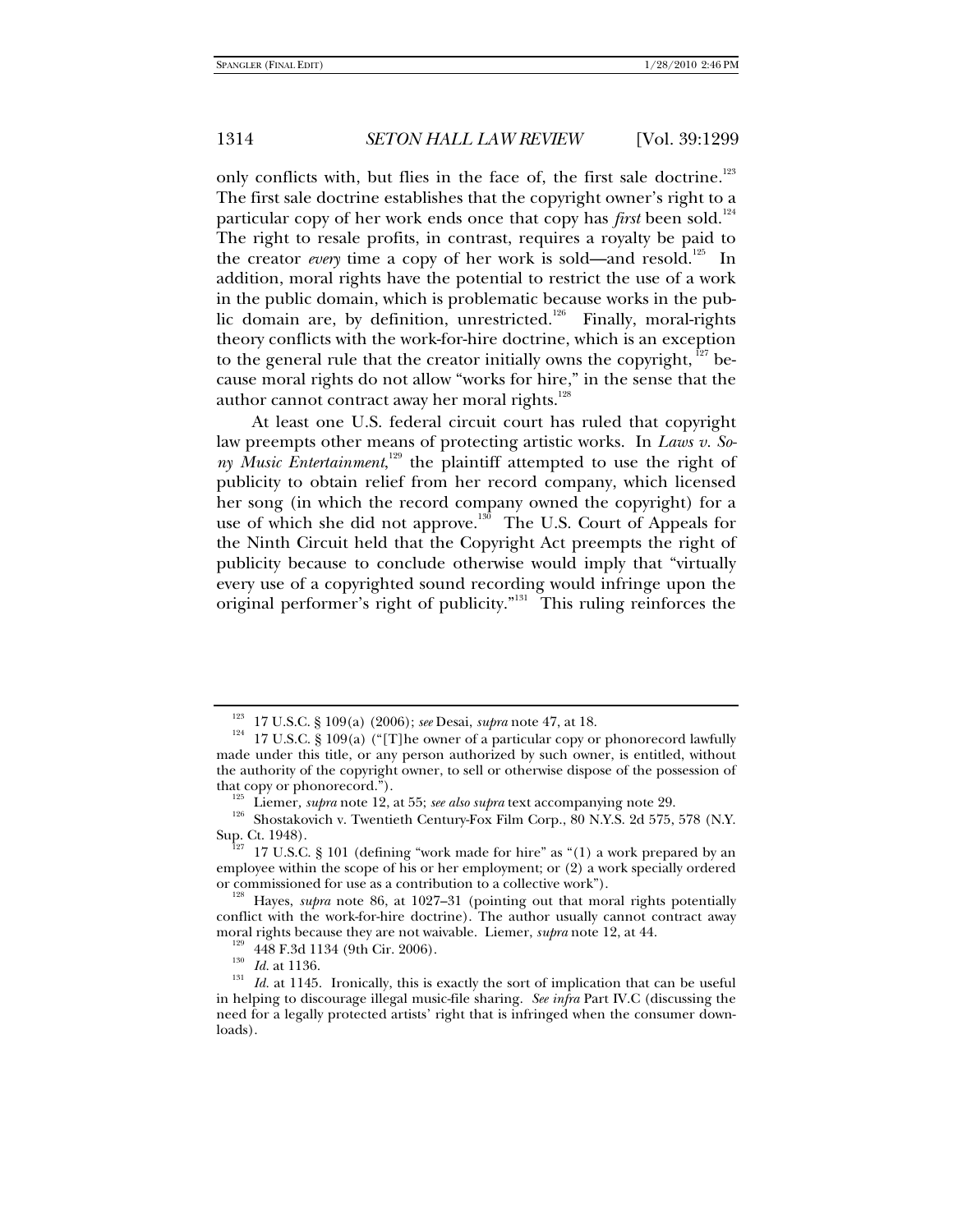notion that in the current U.S. legal regime an artist retains no rights to her work once she has transferred its copyright. $132$ 

In addition to conflicting with U.S. contract doctrine and copyright law, moral rights also conflict with the free alienability of property. In American law, property rights often take precedent over other rights,<sup>133</sup> and moral rights are essentially a form of servitude restricting the free alienability of intellectual property.<sup>134</sup> In an article titled *Authors' and Artists' Moral Rights: A Comparative Legal and Economic Analysis*, Hansmann and Santilli attempt to superimpose property law onto moral rights by arguing that in U.S. law "a seller of chattel generally cannot reserve rights in the chattel . . . that are enforceable against subsequent purchasers."135 Moral rights, Hansmann and Santilli theorize, attempt to change this rule for art by allowing the author to create a negative servitude in her work, in the form of prohibiting deformation or mutilation without the author's permission.<sup>136</sup> In this way, moral rights lower the value of artwork as property by restricting the way the artwork can be used and transferred.<sup>137</sup>

Moral rights conflict with notions such as freedom of contract, copyright, and free transferability of property. Because the United States tends to favor protection of economic interests at (almost) all costs, there is a national reluctance to recognize moral rights. However, it is unclear just why economic rights, and doctrines protecting them, ought to be prioritized above other rights. Additionally, such a prioritization can lead to unintended consequences, some of which may in fact prove detrimental to the economic interest-holders.

# IV. FOR THE LOVE OF MONEY: DRIVING FORCES BEHIND ILLEGAL MUSIC-FILE SHARING AND MORAL RIGHTS AS AN ANTIDOTE

One unintended consequence of prioritizing economic rights in artistic works has been a shift in society's view of those works. Society loses sight of the works' non-economic value when only the economic

<sup>132</sup> Robert Gerber, *Copyright Act Preempts Singer's Right of Privacy and Publicity Claims Under California Law*, INTELLECTUAL PROP. LAW BLOG, June 29, 2006,

<sup>&</sup>lt;sup>133</sup> See FISHER, *supra* note 6, at 138; Ilhyung Lee, *Toward an American Moral Rights in Copyright*, 58 WASH. & LEE L. REV. 795, 814 (2001).

*See* JOHN HENRY MERRYMAN & ALBERT E. ELSEN, LAW, ETHICS AND THE VISUAL ARTS 310 (4th ed. 2002); Hansmann & Santilli, *supra* note 83, at 101–02; Julie Levy, *Creative Works as Negotiable Instruments: A Compromise between Moral Rights Protection and the Need for Transferability in the United States*, 5 VAND. J. ENT. L. & PRAC. 27, 29 (2003).<br><sup>135</sup> Hansmann & Santilli, *supra* note 83, at 101.<br><sup>136</sup> *Id.* <sup>137</sup> See id.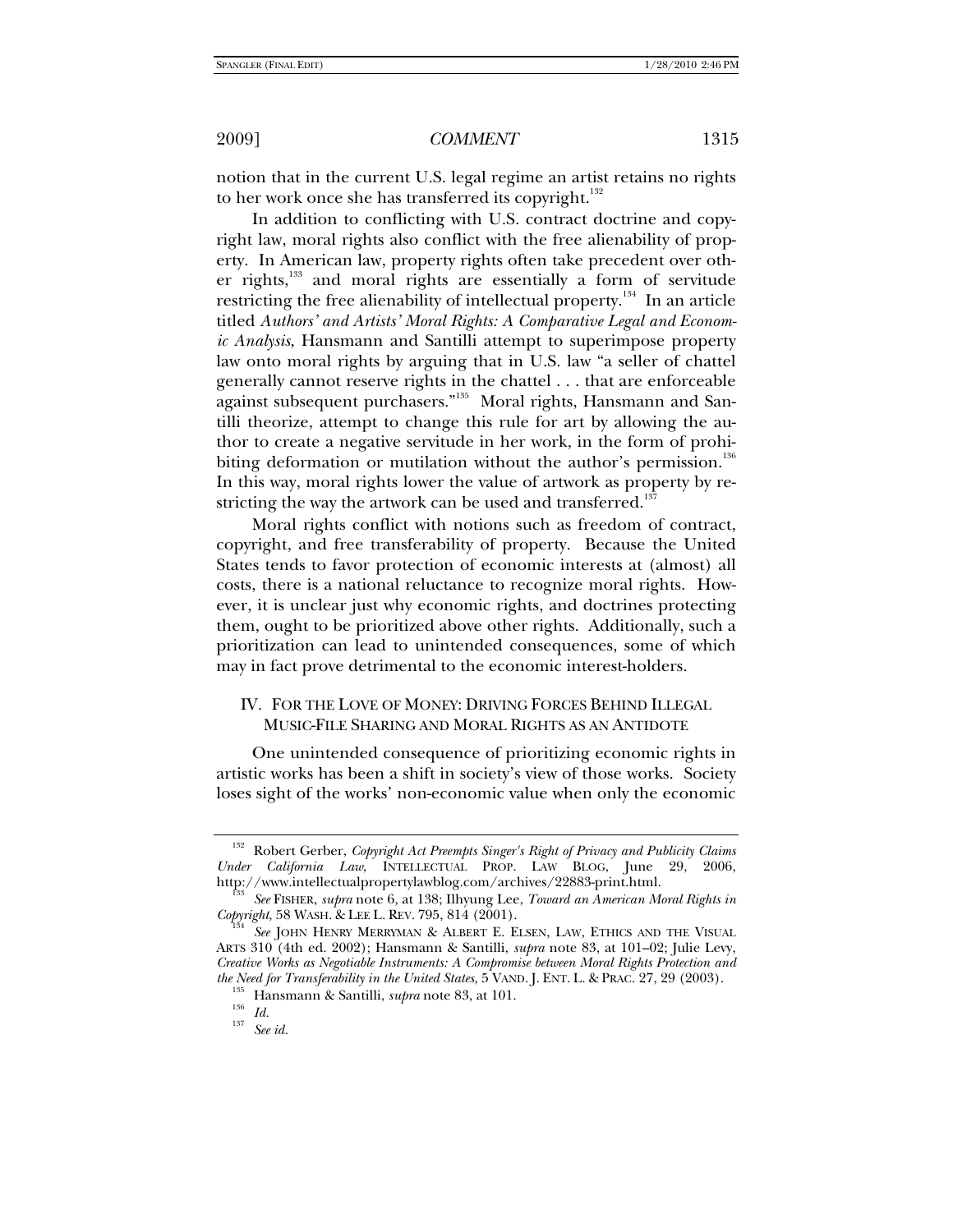value is protected by law, causing the works to be viewed as commodities rather than as art.

#### *A. Major Labels' Treatment of Music as a Marketable Commodity*

Major labels view, treat, and market artists solely in terms of their profit-making ability, reflecting their view of music as a commodity. As Julie Levy writes, "in the United States, creative works are commodities that can be bought and sold. Copyrights give authors economic incentives to create but fail to recognize the final product as a reflection of the authors' personalities."<sup>138</sup> For the record label, "a hit song is an annuity, earning money year after year for its lucky owner,<sup>"139</sup> with its "lucky owner" almost always being the record company. In viewing music as a commodity, major labels attempt to maximize the profits derived from it, often at the expense of both the artist and music fans.

One way major labels have maximized profits is through decreased payments to artists.<sup>140</sup> Record contracts generally require artists to relinquish ownership of their sound recordings to the record label; this is accomplished by transferring the works' copyright. $141$ Furthermore, artists realize only a very small fraction of the profits from their albums, with the majority going to the label. On average, the record label pays an artist a meager \$1.43 for the sale of each compact disc with a suggested retail price of nineteen dollars.<sup>142</sup> Another example of decreased payments to artists is several major labels' continued deduction of "breakage" expenses from artists' royalties, despite the fact that "breakage" refers to record albums made of shellac, which have not been used in the industry for quite some  $time.<sup>143</sup>$ 

As another method of reducing expenses, major labels have decreased the quality of the artists they sign $144$  and decreased time spent

<sup>&</sup>lt;sup>138</sup> Levy, *supra* note 134, at 27.<br><sup>139</sup> FREDRIC DANNEN, HIT MEN: POWER BROKERS AND FAST MONEY INSIDE THE MUSIC BUSINESS 32 (1990).

<sup>&</sup>lt;sup>140</sup> See Gary Shapiro, *Sell Don't Sue*, ISM SOUND NETWORK NEWS, Feb. 1, 2006, http://www.ismsound.com/index/news/id.223.

<sup>&</sup>lt;sup>141</sup> E.g., Desai, *supra* note 46, at 18–19.<br><sup>142</sup> See TED LATHROP, THIS BUSINESS OF MUSIC MARKETING AND PROMOTION: A PRACTICAL GUIDE TO CREATING A COMPLETELY INTEGRATED MARKETING AND E-

MARKETING CAMPAIGN 81 (rev. ed. 2003).<br><sup>143</sup> FISHER, *supra* note 6, at 158.<br><sup>144</sup> MAT CALLAHAN, THE TROUBLE WITH MUSIC 9 (2005) (commenting that music was worth 51.7 cents per minute in 1992 and only fifteen cents per minute in 2002).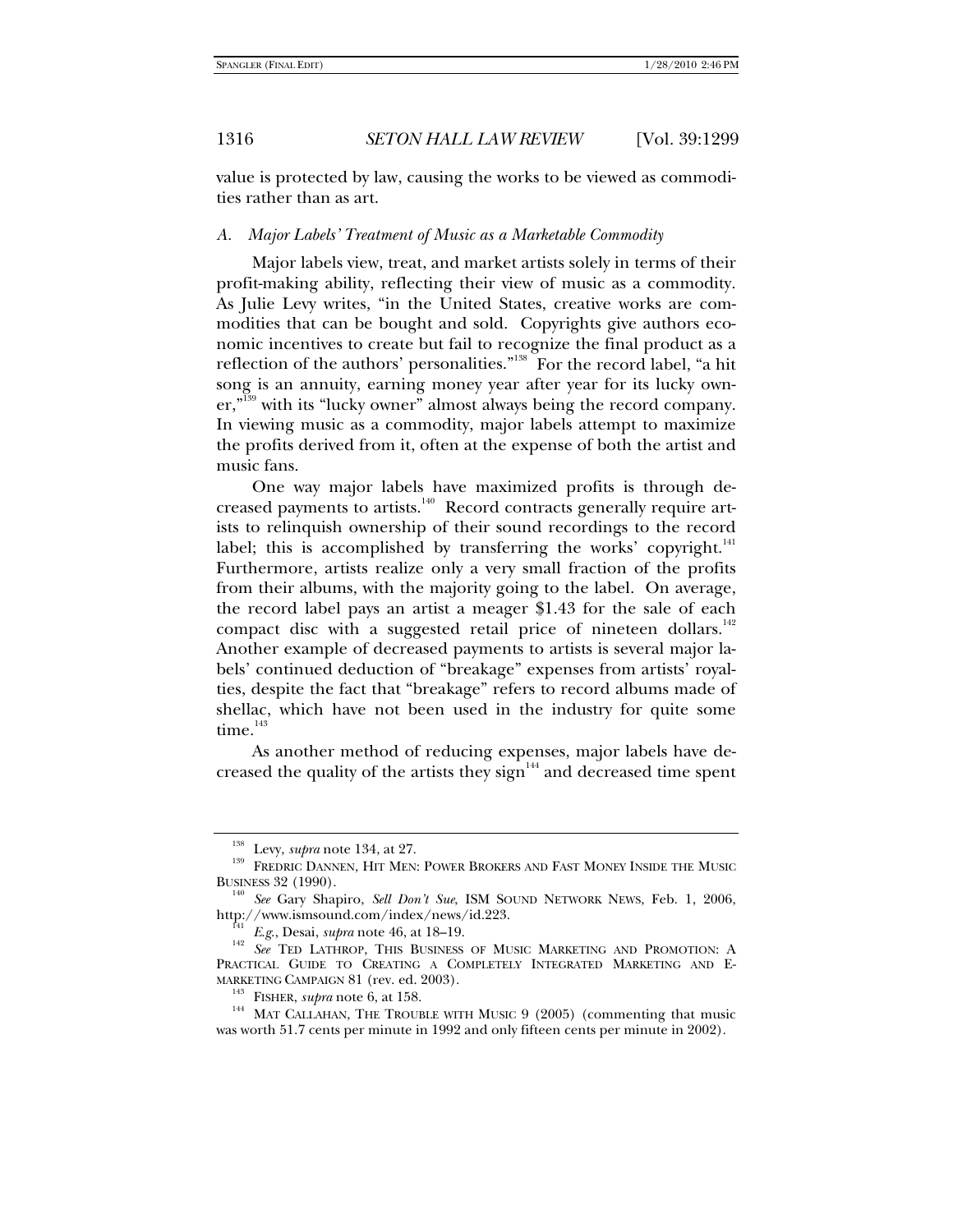on artist development.<sup>145</sup> Instead of treating music as the noncommodifiable art form that it is, major labels treat music as something manufacturable. Matt Callahan states that "a large quantity of music is produced according to formulas, more or less rationally designed, and promoted for sale amongst the populace as a replacement for that which organically arises from amongst them."<sup>146</sup> He calls this "Anti-Music" and characterizes it as "the sonic equivalent of fast food."147 Major labels have flooded the marketplace with this lowquality manufactured "music," leaving music consumers "to more readily consume the McMusic which can be more effectively controlled and more profitably sold than the genuine article."<sup>148</sup>

In addition to reducing expenses, major labels have increased costs to consumers.<sup>149</sup> Average compact disc prices rose from ten dollars to fifteen dollars between 1995 and 2000, despite the fact that the cost of producing a compact disc declined substantially during that period;<sup>150</sup> prices rose another 7.2% between 1999 and 2001.<sup>151</sup> This price increase was substantial enough to warrant scrutiny by the Federal Trade Commission after thirty states filed suit against the major labels for price fixing. $152$ 

Major labels have also exploited consumers in their treatment of music as a commodity by molding music fans into "markets." Just as lowering production costs and payments to artists exploits music and musicians, attempting to capture as much of the consumers' disposable income as possible exploits music fans.<sup>153</sup> As Ryan Mills writes,

<sup>146</sup> CALLAHAN, *supra* note 144, at 23.<br><sup>147</sup> Id.<br><sup>148</sup> Id. at xx.<br><sup>149</sup> See Shapiro, *supra* note 140.<br><sup>150</sup> Too Much for Mozart, ST. LEGISLATURES, Dec. 2000, at 10, 10; U.S. States Sue Big *Music*, CNNMONEY.COM, Aug. 8, 2000, http://money.cnn.com/2000/08/08/

<sup>151</sup> LESSIG, *supra* note 4, at 70. 152 Lessig, *supra* note 150. The states asserted that the price in-<br><sup>152</sup> U.S. States Sue Big Music, *supra* note 150. The states asserted that the price increase caused consumers to pay \$480 million more than they should have between 1997 and 2000. *Id.* The labels later settled with the FTC. Michele Wilson-Morris, *Five Major Labels Settle with the FTC over Retailer CD Pricing*, MUSICDISH, May 11, 2000, http://musicdish.com/mag/?id=974.

http://wusic.org/Edustration.com/mag/2014/2015 See KUSEK & LEONHARD, *supra* note 7, at 30 ("[T]he music industry has had the amazing luxury of earning billions of dollars every year, despite the fact that the consumer has had to constantly sacrifice some essential needs and desires, simply to get any music at all.").

<sup>145</sup> *See* KUSEK & LEONHARD, *supra* note 7, at 108; Claire Matheson, *Could EMI Become No. 1 Bid. Target?*, BBC NEWS, May 22, 2007, http://news.bbc.co.uk/2/hi/business/6446255.stm ("[I]f consolidation continues, companies will be firmly focused on the money and not the music—and that means even less artist development and a lot more 'one-hit wonders'.").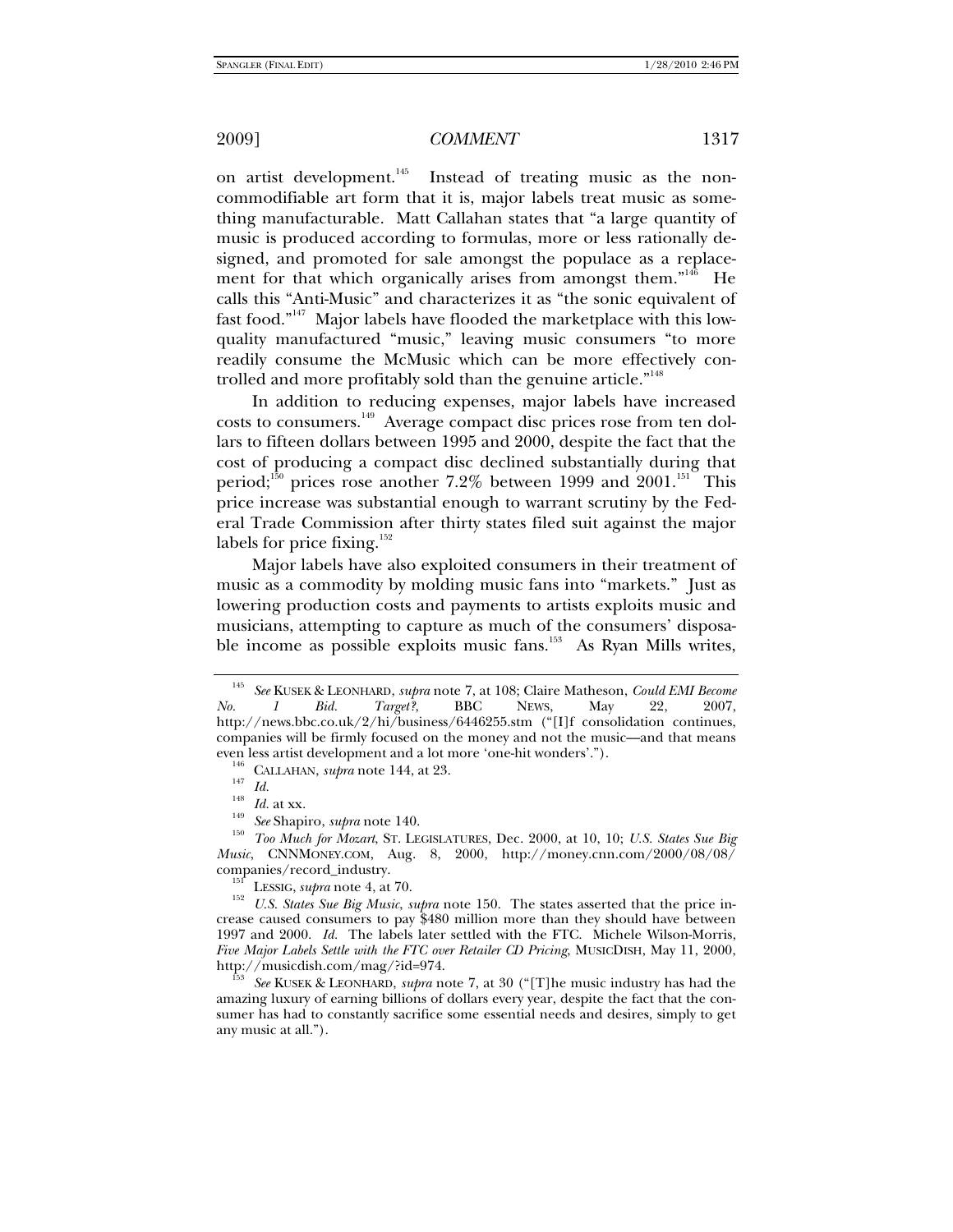"music [is] no longer about the music; it [is] about grabbing the attention of the distracted listener and thus drawing a profit from them [sic]."<sup>154</sup> This treatment of music audiences as markets is "the destruction of an organic, uncommodifiable relationship between people and their creative expressions, and the construction of an exploitative one in its place."155

Finally, major labels also attempt to maximize profits by forcing others out of the market. There were only three "major labels" as of 2008, and each had its own distributors.<sup>156</sup> Large conglomerates also have a heavy hand in the radio and retail sectors of the music industry. Until recently, one such conglomerate, Clear Channel Communications, owned a majority of U.S. major radio stations and many live music venues.157 Additionally, in 2002–2004, "big box" stores, such as Wal-Mart, sold more recorded music than traditional record stores, and Wal-Mart was the top music retailer of  $2007$ .<sup>158</sup> This results in the manufacture, distribution, and sale of music largely by huge, profitdriven conglomerates, rather than boutique, music-driven companies.<sup>159</sup>

# *B. Major Labels' Commodification of Music Created an Environment Conducive to Illegal Music-File-Sharing*

To many consumers there is a special quality of art that makes a fifteen-dollar pile of bricks, for example, inherently less valuable than a fifteen-dollar music compact disc.160 As Rajan Desai writes, "[m]usic

 $b^{158}$  Record stores accounted for 36.8%, 33.2%, and 32.5% of recorded music sales in 2002, 2003, and 2004, respectively; "other" stores accounted for 50.7%, 52.8%, and 53.8% of recorded music sales in 2002, 2003, and 2004, respectively. Recording Indus. Ass'n of Am., 2006 Consumer Profile, http://76.74.24.142/E795D602-FA50- 3F5A-3730-9C8A40B98C46.pdf. In 2006, record stores accounted for 35.4% of recorded music sales, and "other" stores accounted for 32.7% of recorded music sales. *Id.* Wal-Mart was the number one music retailer of 2007. Steve Knopper, *Wal-Mart* 

*See* KUSEK & LEONHARD, *supra* note 7, at 109. This is exemplified in the fact that "[Wal-Mart] is powerful enough that it can bypass the record industry entirely, as it did with the Eagles' *Long Road Out of Eden*, which sold 2.6 million copies exclusively through Wal-Mart." Knopper, *supra* note 158, at 16.

<sup>&</sup>lt;sup>154</sup> Ryan Mills, Contemporary Music (Feb. 20, 2005) (unpublished paper), *availa-*<br>ble at http://tonalatonal.blogspot.com/2005\_02\_01\_archive.html.

<sup>&</sup>lt;sup>155</sup> CALLAHAN, *supra* note 144, at 27. *See DANNEN, supra* note 139, at 111–12 (explaining that what makes a label "major" is that it does its own nationwide distribution). 157 *See, e.g.*, Frank Ahrens, *Clear Channel Sale to End Era*, WASH. POST, Nov. 17, 2006,

at D01 (characterizing Clear Channel as "a giant that dominated the industry and became the bogyman of media consolidation for the past half-decade").

 $^{160}$  It is this "special quality" that moral rights seek to protect.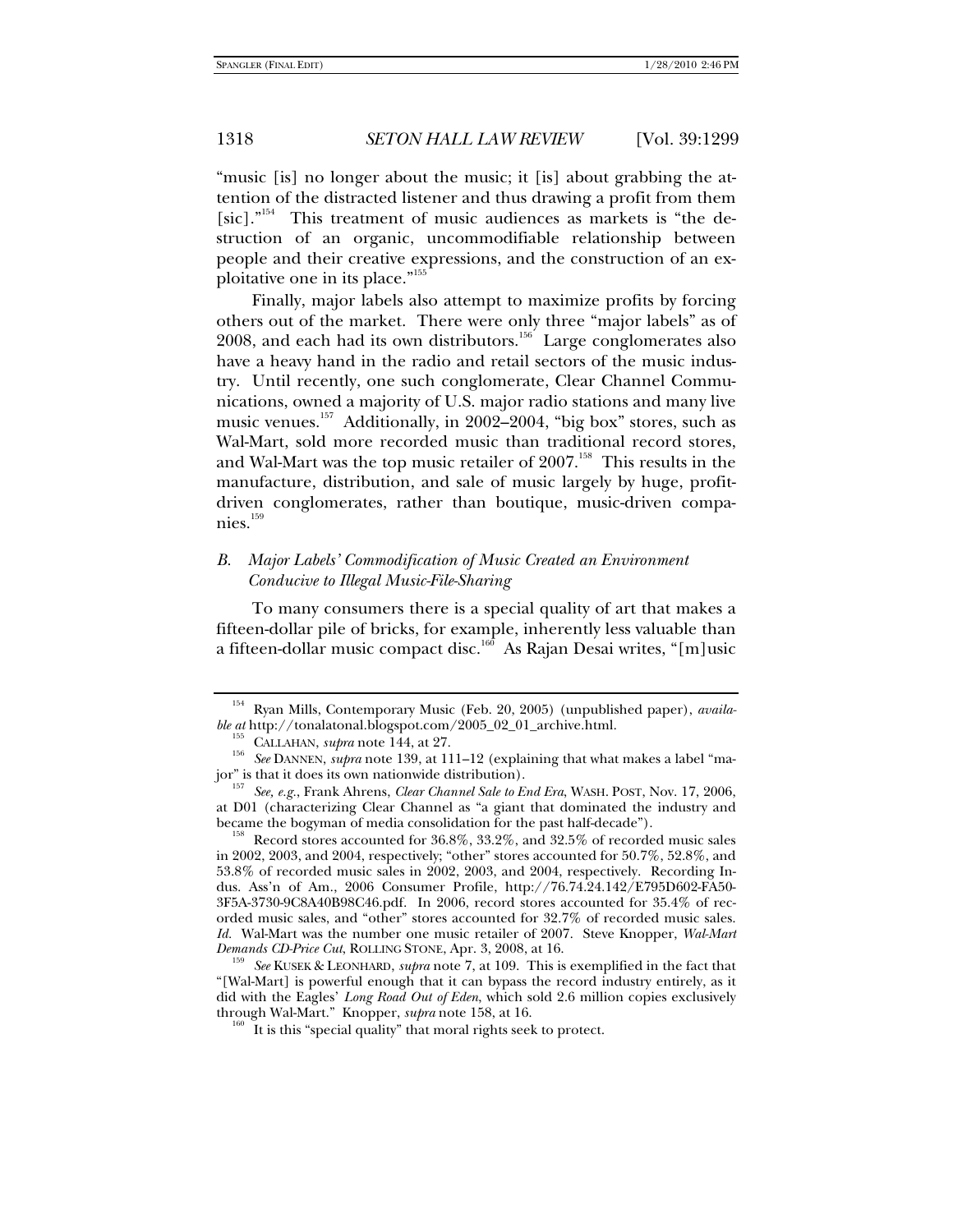has a purpose and a meaning greater than economic concerns."<sup>161</sup> Art is not necessarily intended to be profitable, and when a supplier commodifies it, it does not necessarily work the way a widget would in the marketplace.<sup>162</sup> Music cannot be mass-produced in a factory.<sup>163</sup> Sarah Zimmerman writes that "anytime you take something that is precious to you [like music] and commodify it, it'll eventually come back to hurt you."<sup>164</sup> In this case, treatment of music as a commodity "came back to hurt" major labels by causing consumers to likewise view music as a commodity.

At some point, major labels raised their prices too high and lowered their quality too far, forcing consumers to look for alternate channels of music distribution. It is at this point that Napster and similar services entered the market and filled this consumer need.<sup>165</sup> As Callahan writes: "What downloading has done is to expose the inequities inherent in the current system of music distribution. It has laid bare the way the music industry has functioned since recorded music became a profitable commodity."<sup>166</sup> This is similar to what occurred in the travel industry with the birth of online travel agents, such as Expedia and Orbitz. Airlines and hotels were forced to lower their prices and strengthen their quality standards<sup>167</sup> in order to com-

<sup>&</sup>lt;sup>161</sup> Desai, *supra* note 46, at 3.<br><sup>162</sup> See GEORGE W.F. HEGEL, HEGEL'S PHILOSOPHY OF RIGHT 40–41 (T.M. Knox trans., Oxford Univ. Press 1949) (1821) (arguing that works of art may not be "things" because "while possession of these may be the subject of business dealings and contracts, as if they were things, there is also something inward and mental" about them); Hughes, *supra* note 9, at 315 (highlighting differences between ideas

and physical property).<br><sup>163</sup> This relates back to Callahan's characterization of mass-produced "McMusic"<br>as something distinct from genuine "music." CALLAHAN, *supra* note 144, at xx.

<sup>&</sup>lt;sup>164</sup> Sarah Zimmerman, *Jaded at Ten*, MAXIMUM ROCKNROLL, June 1994, *available at* http://www.arancidamoeba.com/mrr/sarahcol.html.

See David W. Opderbeck, Peer-to-Peer Networks, Technological Evolution, and Intel*lectual Property Reverse Private Attorney General Litigation*, 20 BERKELEY TECH. L.J. 1685, 1713 ("A successful P2P project allows tens of millions of users to subvert what is perceived as an unjust institution––the content industry's control over distribution of

<sup>&</sup>lt;sup>166</sup> CALLAHAN, *supra* note 144, at 226.<br><sup>167</sup> Jeff Higley, *Technology Talk Grips Las Vegas Show: Internet's Impact on Industry Turns into Focal Point at June Conference*, 217 HOTEL & MOTEL MANAGEMENT 6 (2002) (on file with author) (illustrating that Internet reservations have increased, and rates have decreased, with one hotel chain reporting Internet rates down forty percent); Jeremy A. Verlinda & Leonard Lane, The Effect of Internet on Pricing in the Airline Industry 2 (Nov. 2004) (unpublished paper, on file with author) (noting that air travel prices become more competitive "as the size of the Internet airline travel search population grows"); Carmina Perez, *E-Travel Site Takes Off*, CNNMONEY.COM, May 25, 2001, http://money.cnn.com/2001/05/25/living/q\_orbitz/index.htm ("Orbitz could force airlines to lower fares in the immediate future . . . .").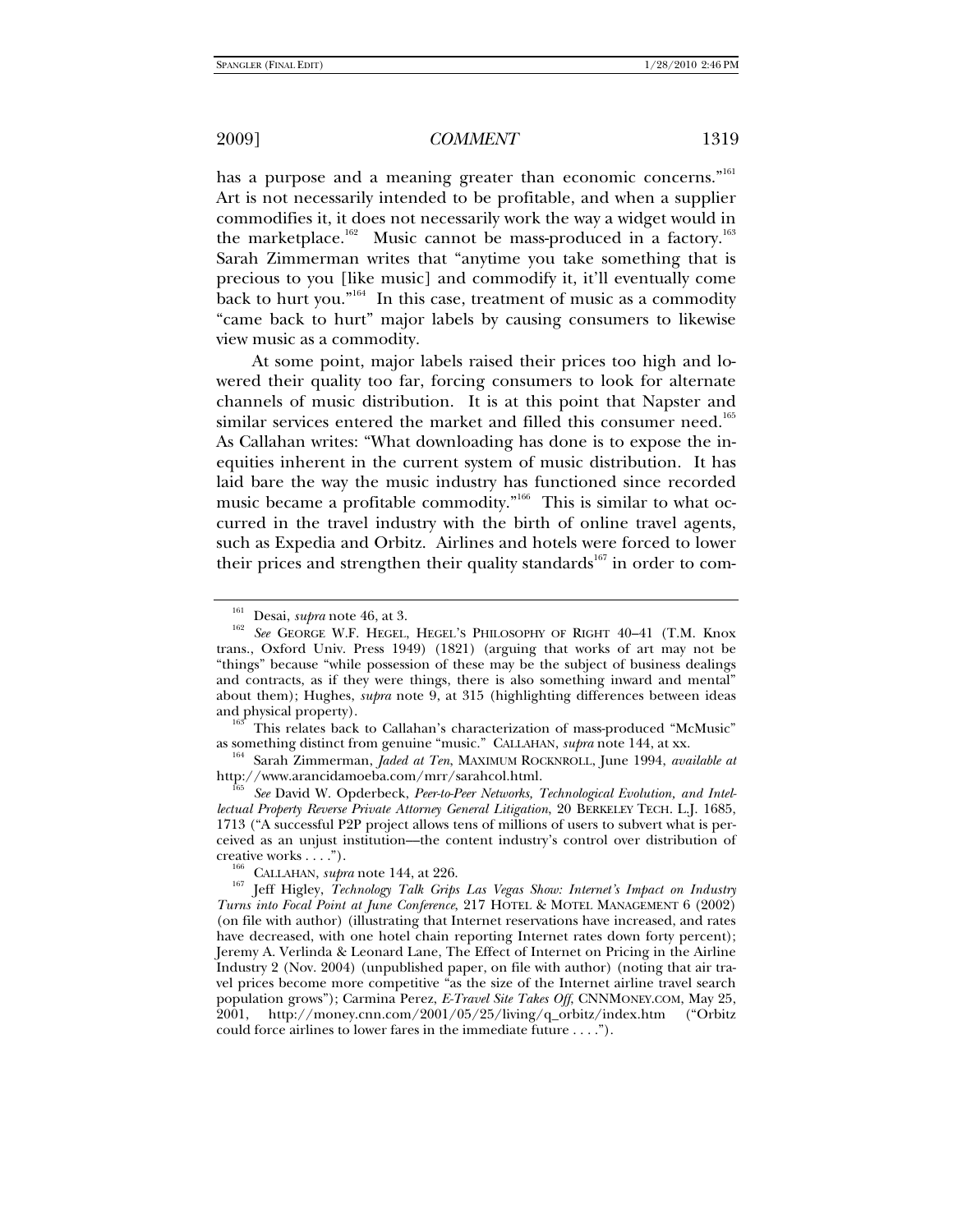pete with these new market entrants. As a result, revenue from leisure travel in the United States increased from \$400 million in 1997 to \$15.4 billion in 2000.<sup>168</sup> The record industry ought to use this as a model of successful competition with new technologies, rather than continuing to fight against them. In recent years, where the travel industry has lowered prices and increased quality, the record industry has increased prices<sup>169</sup> and decreased quality.<sup>170</sup> It is thus no wonder the record industry has witnessed the opposite result of the travel industry in battling competition from online distributors—record sales have plummeted, $^{171}$  while travel sales have skyrocketed.<sup>172</sup>

In maximizing music profits, major labels exploited artists and consumers by lowering quality and raising prices, while decreasing payments to artists. In blunt terms, major labels have been "stealing" from artists and consumers for decades,<sup>173</sup> creating a sort of "eye for an eye" mentality in the minds of many music consumers. Consumers felt, and continue to feel, that music is priced too high. This in turn caused consumers to become resentful toward major labels, which further increased demand for networks such as Napster by removing some of the guilt the consumer would normally feel for theft. In short, "[t]o much of the American public, the recording industry is greedy and rapacious. It is hard for many Americans to feel guilty about 'stealing' music by downloading free MP3s when they consider the recording industry to have been stealing from its artists for decades."174

This sentiment leads to resentment toward the industry and makes downloading more attractive.<sup>175</sup> Even consumers who oppose illegal downloading find trouble mustering sympathy for the record industry.<sup>176</sup> According to the recording artist Prince, the rise of illegal music-file sharing has "little [to] do with people's intrinsic respect [for] art and artists, and everything [to] do with the cynical attitude

<sup>&</sup>lt;sup>168</sup> OFFICE OF ADVOCACY, U.S. SMALL BUSINESS ADMINISTRATION, E-COMMERCE'S IMPACT ON THE TRAVEL AGENCY INDUSTRY 6 (2001), *available at*

<sup>&</sup>lt;sup>169</sup> See supra notes 149–51 and accompanying text.<br><sup>170</sup> See supra note 144 and accompanying text.<br><sup>171</sup> See, e.g., supra note 4 and accompanying text.<br><sup>172</sup> See, e.g., supra note 168 and accompanying text.<br><sup>173</sup> "Steali are selling and increasing prices to the consumers who are purchasing the products.<br>See supra notes 140–43, 149–52 and accompanying text.

<sup>&</sup>lt;sup>174</sup> Stacey M. Lantagne, Note, *The Morality of MP3s: The Failure of the Recording Industry's Plan of Attack*, 18 HARV. J.L. & TECH. 269, 280 (2004).

*dustry's Plan of Attack*, 18 HARV. J.L. & TECH. 269, 280 (2004). 175 KUSEK & LEONHARD, *supra* note 7, at 32; Lantagne, *supra* note 174, at 279. 176 Lantagne, *supra* note 174, at 281.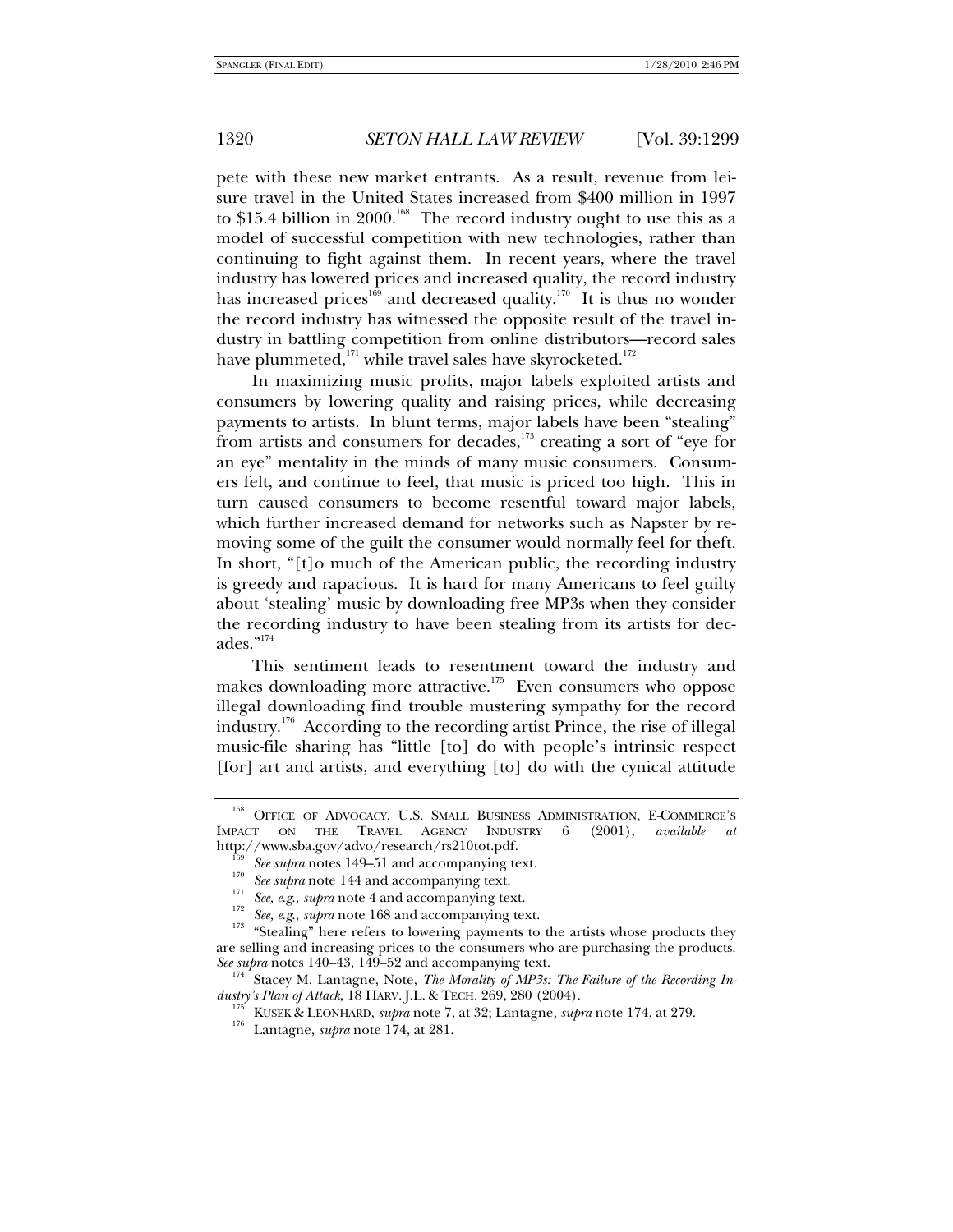of big industry conglomerates, which have consistently pushed [for] more and more commercial, highly profitable products at the [e]xpense of authentic art and respect [for] artists.<sup>"177</sup> Because consumers do not sympathize with record labels, they feel less guilt for obtaining record labels' products without paying for them.

Moreover, sharing music files without permission is currently illegal as *copyright* infringement. An attempt to make P2P users feel guilty for copyright infringement is essentially a moral appeal. This appeal will fail for at least two reasons. First, copyright is inherently "amoral."<sup>178</sup> One author postulates that copyright is, in fact, amoral precisely because it ignores moral rights.<sup>179</sup> Simply put, many Americans see copyright as a money issue and not a moral issue.<sup>180</sup> To many young P2P users, illegally sharing music files is "harmless fun,"<sup>181</sup> akin to sneaking into a movie or reading a magazine in a bookstore coffee lounge and then placing it back on the shelf. Second, consumers by and large simply do not sympathize with record labels, thus making consumers less likely to view stealing from record labels as immoral.<sup>182</sup> In 2000, a poll revealed that forty to fifty-six percent of all respondents felt it was not immoral to download music without paying for it.<sup>183</sup> In addition, a 2003 survey indicated that three out of four teens feel it should be legal to share music files without paying the rightsholder.<sup>184</sup>

The Recording Industry Association of America (RIAA) and other interested parties<sup>185</sup> compare file sharing to stealing a compact

<sup>&</sup>lt;sup>177</sup> CALLAHAN, *supra* note 144, at 214.<br><sup>178</sup> Russell J. DaSilva, *Droit Moral and the Amoral Copyright: A Comparison of Artists' Rights in France and the United States*, 28 BULL. COPYRIGHT SOC'Y U.S.A. 1 *passim* (1980) (copyright is amoral); *see* Lantagne, *supra* note 174, at 282–83 (stating that a moral

DaSilva, *supra* note 178, at 6.<br>
<sup>180</sup> See Lantagne, *supra* note 174, at 283.<br>
<sup>181</sup> KUSEK & LEONHARD, *supra* note 7, at 101.<br>
<sup>182</sup> See FISHER, *supra* note 6, at 124 (noting that as of 2003, sixty-seven percent of downloaders did not care whether the music they were downloading was copyrighted; this percentage was higher than ever before); Lantagne, *supra* note 174, at

<sup>278–83. 183</sup> FISHER, *supra* note 6, at 3; *see also* Lantagne, *supra* note 174, at 282 (indicating that "most people do not think it is immoral [to download MP3s] independent of

copyright law"). 184 KUSEK & LEONHARD, *supra* note 7, at 101. Note that this does not indicate whether or not teens feel they ought to pay the *artist*.<br><sup>185</sup> Congressman Howard Berman, Speech to the Computer & Communications

Industry Association Regarding Solutions to Peer to Peer Piracy (July 25, 2002), *available at*

http://www.house.gov/list/press/ca28\_berman/ComputerCommunicationsIndustry Assosiation.shtml ("There is no difference between pocketing a CD in a Tower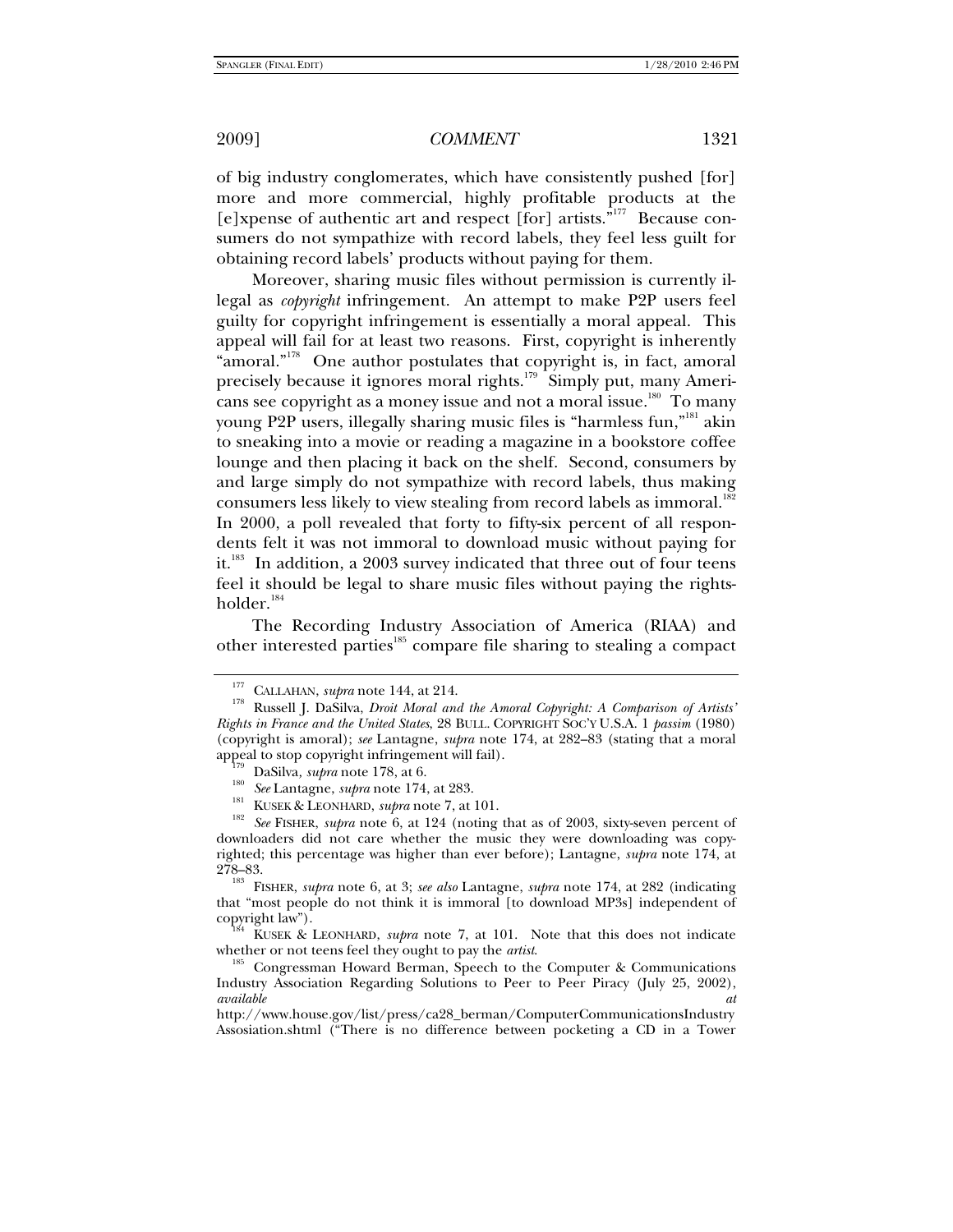disc, but frankly, American music consumers just do not buy it (literally).<sup>186</sup> First, many consumers download songs that they would not otherwise pay for; second, there is the notion that when a compact disc is stolen from a store, that store has one less disc to sell—the same is not true with digital music files. $187$  Many consumers simply do not liken P2P music-file sharing to shoplifting. This, along with the absence of sympathy for record labels, amplifies the lack of guilt consumers feel for engaging in the activity, thus making illegal downloading more attractive and increasingly popular.

### *C. Moral-Rights Protection as a Remedy*

Moral-rights protection can help undo the harmful side effects that have resulted from major labels' commodification of music, including causing consumers to lose sight of the value of music and refrain from feeling guilty for illegally downloading music. Commodification of music causes both the record label and the consumer to lose sight of that *je ne sais quoi*<sup>188</sup> in music that makes it something more than a disposable good. It is this same *je ne sais quoi* that moral rights seek to protect. As a result, enacting moral-rights legislation can help restore the value placed on music and help consumers decide once again that it is worth paying for. Moral rights can accomplish this, in part, by bolstering respect for art and artists.

A society's laws protecting art reflect the value (or lack thereof) placed on art by that society.<sup>189</sup> Consequently, a society with laws that protect only art's economic interests teaches its members that only the monetary value derived from art is worth protecting. Moral rights can create a social respect for art because they demonstrate that society views the non-economic value of art as important enough to warrant legal protection.<sup>190</sup> This social respect for art cultivated by moral rights can in turn help de-commodify music, which can make illegally downloading it less attractive.

Records and downloading copyrighted songs. . . . Theft is theft."). Notably, Congressman Berman represents California's Twenty-Eighth District, home to many ma-

jor labels' West Coast headquarters. 186 Lantagne, *supra* note 174, at 278. 187 LESSIG, *supra* note 4, at 70–71 (citing Jane Black, *Big Music's Broken Record*, BUSINESSWEEK ONLINE, Feb. 13, 2003, http://www.businessweek.com/technology/

 $^{188}$  Translated from the French for "I do not know what" and meaning, roughly, "that little something; a quality that eludes description." NEW DICTIONARY OF CULTURAL LITERACY 70 (3d ed. 2002), *available at* http://www.bartleby.com/cgibin/texis/webinator/sitesearch?query=je+ne+sais+quoi&filter=col59&Submit=Go. 189 *See* Liemer, *supra* note 12, at 41. 190 *See* Ong, *supra* note 10, at 311–12.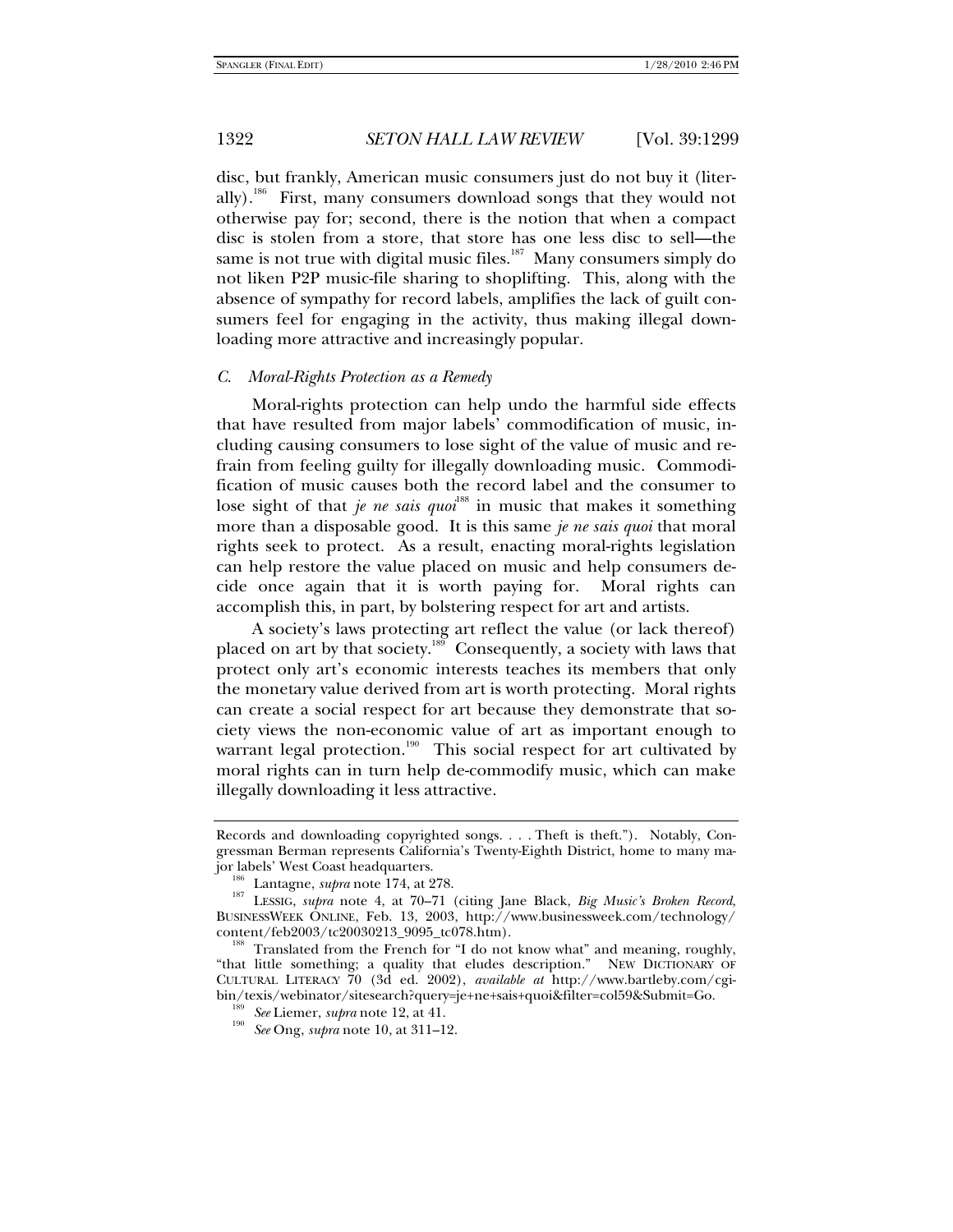In addition to creating respect for art, moral rights can create social respect for artists.<sup>191</sup> As Russell DaSilva writes: "[T]he failure of the federal copyright law even to address the issue [of moral rights] creates a national standard of indifference toward artists' rights."<sup>192</sup> Moral-rights legislation would help make the United States an environment in which contributions of the artist are recognized.<sup>193</sup> The current lack of moral-rights protection in the United States creates the perverse situation in which the owner of the art's copyright is protected under the law, while the actual creator of the art is not.<sup>194</sup> The current regime, therefore, not only gives preference to copyrights over moral rights, but also to content owners over creators.<sup>195</sup> Garnering respect for art and artists can help de-commodify music by increasing the value placed on it and thus making it something consumers are more ready to pay for and less likely to steal.

Moral rights can also create more consumer guilt for illegal music-file sharing by creating a second victim of illegal downloading the artist. While consumers tend not to sympathize with major record labels, many downloaders would gladly pay for an album if the proceeds went directly to the artist.<sup>196</sup> However, consumers "are becoming aware that the record companies want them to pay somewhere between six to fifteen times what the artist makes from the sale of the [compact disc]."<sup>197</sup> The RIAA's widely publicized lawsuits

<sup>195</sup> See DaSilva, *supra* note 178, at 54.<br><sup>196</sup> See Lantagne, *supra* note 174, at 280. This postulation finds support in the recent success of Radiohead's album, *In Rainbows*, which the band initially made available only as a download and allowed downloaders to name their own price. Paul Sexton, *Back to the Future*, BILLBOARD, Jan. 12, 2008, at 27. While the band has not released official U.S. sales figures as of the writing of this Comment, the average price paid for the download is estimated at between eight and nine dollars. *Id.* Even sources estimating more modest prices of two or three dollars acknowledge that this is nonetheless more than the band would have been paid as a royalty on a regularlypriced compact disc from its record label. Sheila Marikar, *Radiohead Lets Fans Set CD Price*, ABC NEWS, Nov. 6, 2007, http://abcnews.go.com/Entertainment/ story?id=3826638&page=1. Musical group Nine Inch Nails has also reaped the benefits of the Radiohead model; Nine Inch Nails' 2008 album, *Ghosts I-IV*, was only available for purchase from the artist's own Web site and took in \$1.6 million in sales its first week. *NIN Scores with Web Release*, ROLLING STONE, Apr. 3, 2008, at 16. 197 KUSEK & LEONHARD, *supra* note 7, at 32.

<sup>&</sup>lt;sup>191</sup> See Holst, *supra* note 56, at 114.<br><sup>192</sup> DaSilva, *supra* note 178, at 6.<br><sup>194</sup> Ong, *supra* note 10, at 302.<br>This is assuming the creator and the copyright owner are not the same person,<br>which they usually are not.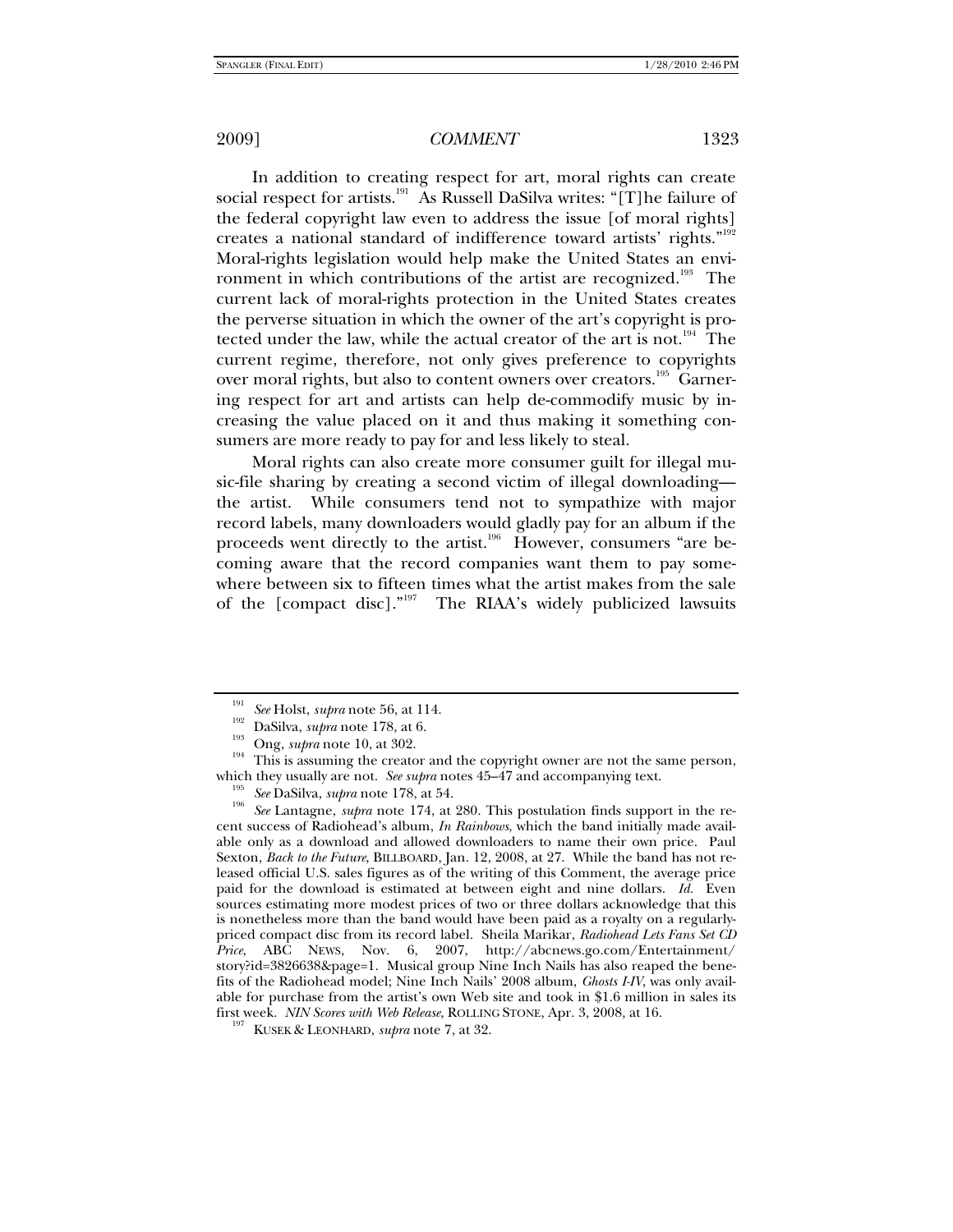against music downloaders<sup>198</sup> have ironically reiterated this fact to consumers.199 Consumers see that it is the *record labels*—and not the artists—suing for downloading, which implies that it is the record labels' interests they are infringing, and not the artists', when they use P2P networks.

Moral-rights legislation, in contrast to copyright law, can help consumers frame illegal music-file sharing as stealing from the artist (and not merely the record label) by creating a legal right for artists that is infringed when music is illegally downloaded, even if the artist no longer owns the copyright. What is more, moral rights can help consumers see that they are stealing more than money when they download songs without permission; each song contains a piece of the artist himself.

Although adopting moral-rights protection into U.S. law would make it illegal to violate moral rights, it is not the fear of additional punishment that will discourage consumers from using P2P networks to share music. Instead, moral rights will help educate consumers that when they do so they are diverting income from a "starving artist," which will help create sympathy that can discourage consumers from downloading. Legally recognized moral rights will not help curb P2P music-file sharing by providing another cause of action by which to punish it but rather will make a statement about the value of art. In this way, moral rights can help to change consumer norms regarding the value of music.

# V. TEACHING AN OLD DOG NEW TRICKS: CONVINCING CONTENT OWNERS THAT MORAL-RIGHTS PROTECTION IS NECESSARY

The recorded music industry would likely initially oppose moralrights legislation because moral rights would limit the economic value of copyrights by restricting their use and alienability.<sup>200</sup> Additionally, moral rights would increase record labels' expenses in the form of time spent securing permission from the creator each time the label wanted to exploit the work. This decrease in economic value and

See, e.g., Capitol Records, Inc. v. Foster, No. Civ. 04-1569-W, 2007 U.S. Dist. LEXIS 33227 (W.D. Okla. Apr. 23, 2007); Priority Records LLC v. Chan, No. 04-CV-73645-DT, 2005 U.S. Dist. LEXIS 20360 (E.D. Mich. May 19, 2005).

<sup>&</sup>lt;sup>199</sup> The suits have also caused a tremendous loss in the consumer's trust of the record labels. KUSEK & LEONHARD, *supra* note 7, at 147. Additionally, the suits have ironically provided valuable public relations for file sharing technology. Opderbeck, subra note 165, at 1721.

Ironically, this desire to maximize economic potential is one of the very reasons consumers do not feel guilty about stealing from record labels via file sharing. *See supra* Part IV.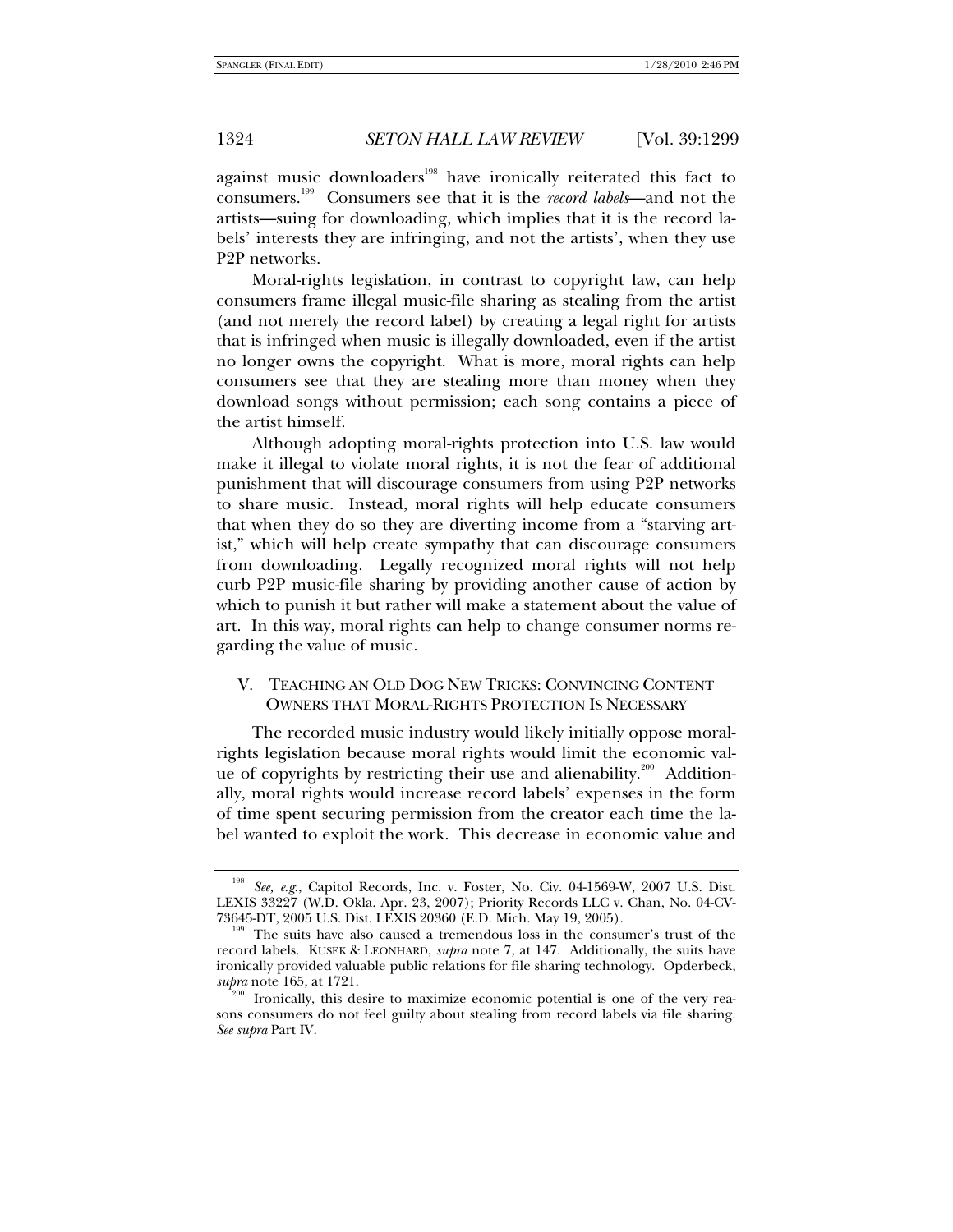increase in expenses would essentially result in increased transaction costs to the content owners, making the content owners unlikely to support moral-rights legislation.

# *A. Benefits to Content Owners Will Outweigh Corresponding Decreases in the Value of Copyrights*

Historical opposition to moral-rights legislation has in fact come most prominently from movie studios, record labels, publishers, and the like $^{201}$ —the copyright owners. During 1936 congressional hearings, major film producers argued against the United States joining the Berne Convention because of its moral-rights provision.<sup>202</sup> A representative at those hearings from Twentieth Century-Fox Film Corporation argued:

Our chief objection, as I said, is to the moral clause. That is of great concern to the motion-picture industry; we must have a right to change an author's work. . . . A motion picture is intended to have entertainment value for the great masses and its financial success depends upon its mass-psychology entertainment value; the wider the appeal, the greater its value.

Major record labels would likely endorse this argument as well because, like film studios, they are in the business of exploiting content to its maximum commercial potential.

Moral-rights protection would limit the use of copyrighted material by preventing anyone other than the creator from changing the art in certain ways. $204$  This, in turn, could prevent changes which would make the art more economically viable, $205$  thus lowering the value of the copyright. Moral rights would also limit the free aliena-

<sup>201</sup> *See* Lee, *supra* note 133, at 804–05; David W. Opderbeck, *The Penguin's Paradox: The Political Economy of International Intellectual Property and the Paradox of Open Intellectual Property Models*, 18 STAN. L. & POL'Y REV. 101, 103 (2007) ("The standard narrative is that large corporate interests, such as . . . the entertainment industry, have been able to capture the lawmaking process such that the law has increasingly come to favor stronger intellectual property protection."); Roeder, *supra* note 30, at 558; Holst, *supra* note 56, at 112 (quoting Peter Jaszi, *Toward a Theory of Copyright: The Me-*

Berne Convention, *supra* note 78, art. 6*bis.*; *Hearings Before the H. Comm. on Patents*, 74th Cong. 1011–13 (1936) [hereinafter *Hearings*] (statement of Edwin P. Ki-

<sup>&</sup>lt;sup>203</sup> Hearings, *supra* note 202, at 1012.<br><sup>204</sup> See *supra* notes 24–26 and accompanying text (stating that the moral right of integrity prevents alteration of the work by anyone other than the creator); *supra* notes 133–37 and accompanying text (stating that moral rights interfere with the free alienability of property).<br><sup>205</sup> For example, remastering a recording, converting a recording into a new me-

dium, etc.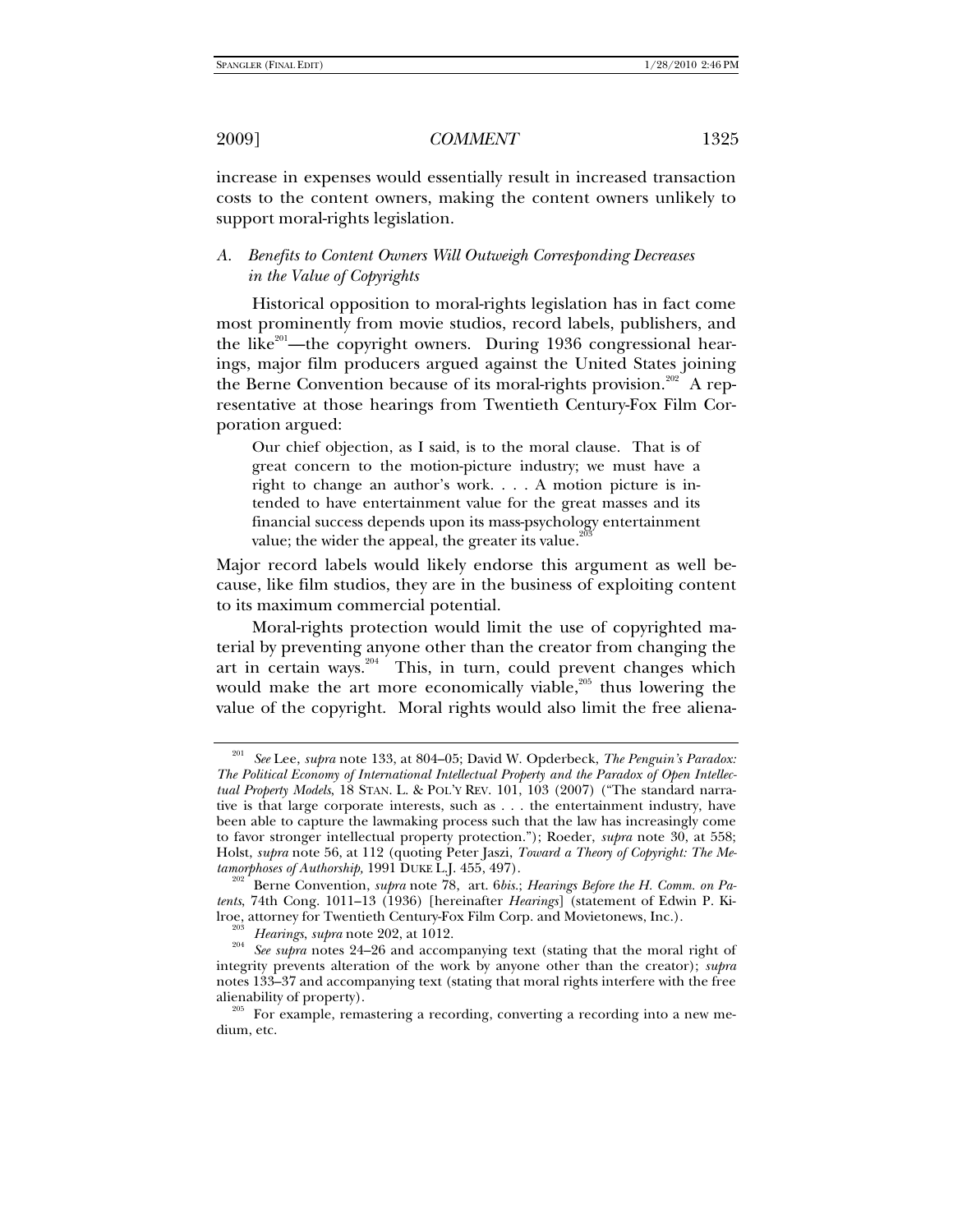bility of artistic works by placing servitudes on them.<sup>206</sup> Content owners are likely to argue that if creative works cannot be transferred freely, they are of little value in the United States.<sup>207</sup>

Several problems inherently exist in this argument. First, to say artistic works are of "little value" if they cannot be traded freely is to say they are of "less economic value"; this argument is flawed in that it views art as only having value in economic terms. Second, the file sharing problem is essentially music being traded *too* freely, so restraints on this literally "free" trade of music may not be harmful toward copyright owners after all. In fact, the entertainment "industry tends to favor strong intellectual property rules, even if such rules become a sort of trade barrier."<sup>208</sup> In this sense, moral rights are a necessary barrier against illegal trade via P2P networks.

Furthermore, this argument is fatally shortsighted. The record industry is notorious for fighting new technologies, losing the battle, and then blaming the new technologies for losses in sales.<sup>209</sup> Arguing against moral rights because of increased transaction costs would essentially become another instance of resisting new technology. These shortsighted approaches have not worked well for the record industry in the past, and it is highly unlikely such an approach is going to work in staving off illegal P2P music-file sharing. Rather than resisting new technologies, the record industry must learn to exploit them.<sup>210</sup> One crucial step in this lesson is realizing that the value of moral rights as vehicles for shifting consumer norms away from illegal music-file sharing outweigh the increased transaction costs due to moral rights.

While it is true that moral-rights protection would decrease the economic value of copyrights, it would also help decrease illegal file sharing. Over the long run, the increased transaction costs created by moral rights would likely be less than labels' losses due to file sharing. File sharing, although only popularly used to share music since 1999, has resulted in crippling losses to the music industry.<sup>211</sup> Major

<sup>&</sup>lt;sup>206</sup> See supra notes 133–37 and accompanying text.<br><sup>207</sup> See generally Hansmann & Santilli, *supra* note 83 (focusing on the effects moral<br>rights may or may not have on a work of art's economic value).

<sup>&</sup>lt;sup>208</sup> Opderbeck, *supra* note 201, at 133.<br><sup>209</sup> LESSIG, *supra* note 4, at 69.<br><sup>210</sup> See id. at 73.<br><sup>211</sup> See Norbert J. Michel, *The Impact of Digital File Sharing on the Music Industry: An Empirical Analysis*, 6 TOPICS IN ECON. ANALYSIS & POL'Y 1, 11 (2006) ("Our micro-level data test results suggest that file sharing may have reduced album sales (between 1999 and 2003) by as much as thirteen percent for some music consumers."); INT'L FED'N OF THE PHONOGRAPHIC INDUS., THE RECORDING INDUSTRY 2006 PIRACY REPORT: PROTECTING CREATIVITY IN MUSIC 4 (2006), http://www.ifpi.org/content/library/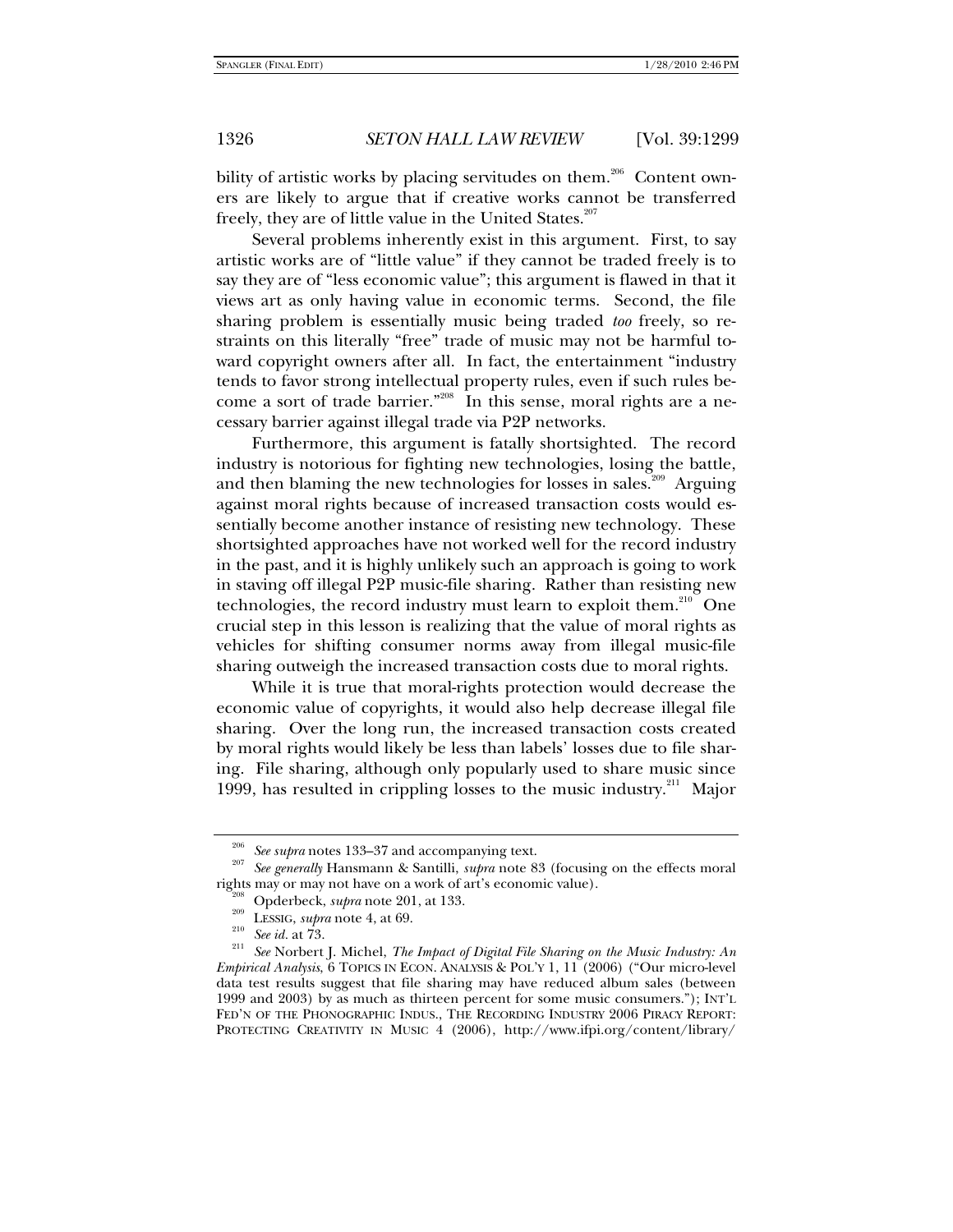labels are now forced to compete with P2P networks that distribute their product for free. Landes and Posner postulate that "[s]triking the correct balance between access and incentives is the central problem in copyright law."<sup>212</sup> P2P networks increase consumer access exponentially—to such an extent that incentives to create are threatened because record labels and artists receive no payment for their product when it is obtained via an illegal P2P network. In order to achieve Posner's balance, access to music must be limited to preserve incentives to create it. Moral rights can help limit access by discouraging consumers from sharing music files illegally. Accordingly, major labels' interest in decreasing illegal music-file sharing should outweigh their interest in preventing restrictions on the free alienability of copyrights. Freely alienable copyrights will be of no use to major labels if those copyrights become worthless due to an epidemic of illegal file sharing. $^{2}$ 

# *B. Here We Are Now, Entertain Us: Innovations in Technology Require New Safeguards for Artistic Works*

Digital distribution is a "unique test of the copyright system."<sup>214</sup> While the record industry has faced piracy since its inception, "piracy" no longer means a few copies of a dubbed cassette tape.<sup>215</sup> Works can now be copied with digital code and then distributed to the public on a widespread scale in new digital formats.<sup>216</sup> M-PEG Audio

piracy-report2006.pdf (estimating that almost twenty-billion songs were illegally

<sup>&</sup>lt;sup>212</sup> William M. Landes & Richard A. Posner, An Economic Analysis of Copyright Law, 18 J. LEGAL STUD. 325, 326 (1989). 213 *See* KUSEK & LEONHARD, *supra* note 7, at 32 (urging that the music industry must

put the needs of artists and consumers before "existing incumbents' business inter-

ests" if it is to survive). 214 *See* LERNER & BRESLER, *supra* note 38, at 1994*;* Note, *Visual Artists' Rights in a Dig-*

*ital* Age, 107 HARV. L. REV. 1977, 1978 (1994). 215 *See* FISHER, *supra* note 6, at 110; Darcie-Nicole Wicknick, *The RIAA Music Downloading Controversy: Both Sides of the Record*, MUSICBIZADVICE.COM, Oct. 17, 2007, http://www.musicbizadvice.com/a\_little\_history\_on\_music\_piracy%20.htm.

Before the invention of blank tape it was close to impossible to COPY a record. . . . Even after the invention of blank tape . . . copying a record was a clunky process at best, involving a reel-to-reel machine . . . . [When the cassette tape was invented], people began dubbing vinyl-tocassette and cassette-to-cassette, but chances were low that they were selling them . . . . Dubbing was mostly kids at home who made mix tapes . . . .

*Id.*216 Wicknick, *supra* note 215*.*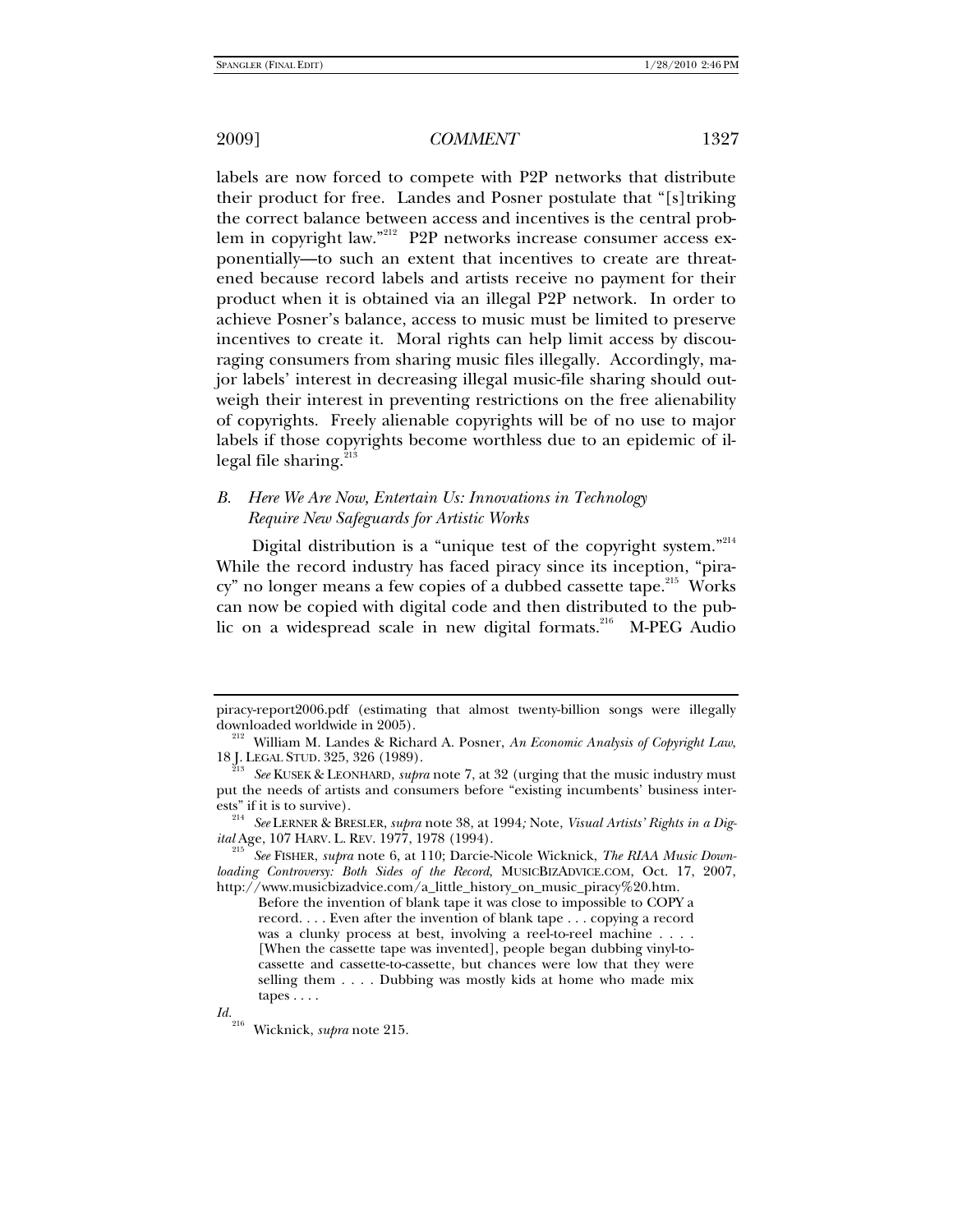Layer 3 (MP3), one such format, was invented in  $1996$ ,  $217$  and by 1999, "MP3" had become the most searched-for term on the Internet.<sup>218</sup> Additionally, the advent of P2P music-file sharing "drove demand for access to the Internet more powerfully than any other application."<sup>219</sup> Some scholars believe that the U.S. copyright system, as originally conceived, simply cannot handle digital technologies.<sup>220</sup> This necessitates looking outside the copyright system for new forms of protecting artistic works—moral rights are one such "new form."221

The law cannot keep up with increasing technology via copyright infringement lawsuits.<sup>222</sup> The RIAA's attempt to stop illegal file sharing via these sorts of lawsuits has failed miserably.<sup>223</sup> In fact, sales of recorded music continue to decline, despite the passing of nearly a decade since the RIAA won its legendary court battle to disarm Napster.<sup>224</sup> Sales of compact discs decreased nineteen percent in 2007, and digital sales leveled off that year.<sup>225</sup> In addition, 2007 saw the

Ferring to date U.S. patent issued for MP3 format).<br>
<sup>218</sup> MENN, *supra* note 1, at 110.<br>
<sup>219</sup> LESSIG, *supra* note 4, at 296.<br>
<sup>220</sup> Visual Artists' Rights, supra note 214.<br>
<sup>221</sup> In addition to combating illegal digita learn to use digital distribution to its advantage, as iTunes and Amazon.com have re-

<sup>222</sup> See FISHER, *supra* note 6, at 4 (commenting that record companies have been less successful at fighting off recent technologies than they were in shutting down<br>Napster); KUSEK & LEONHARD, *supra* note 7, at 147.

For example, Capitol Records sued an alleged music downloader for copyright infringement; the court rejected Capitol Records' Motion for Reconsideration after the lower court found the record label's copyright infringement claims "untested and marginal." Capitol Records, Inc. v. Foster, No. Civ. 04-1569-W, 2007 U.S. Dist. LEXIS 33227, at \*5 (W.D. Okla. Apr. 23, 2007). In another such failed suit, Priority Records voluntarily dismissed its suit against an alleged music downloader because of issues regarding which member of the household was responsible for the downloading. Priority Records LLC v. Chan, No. 04-CV-73645-DT, 2005 U.S. Dist. LEXIS  $20360$ , at  $*3$ ,  $*7$  (E.D. Mich. May 19, 2005). Circuit courts have refused to enforce RIAA subpoenas requiring Internet service providers to reveal the names of customers the RIAA believes to be copyright infringers. Recording Indus. Ass'n of Am. v. Charter Commc'ns, Inc., 393 F.3d 771 (8th Cir. 2004); Recording Indus. Ass'n of Am. v. Verizon Internet Servs., Inc., 359 U.S. App. D.C. 85 (D.C. Cir. 2003). *Contra*  Virgin Records Am., Inc. v. Thomas, No. 0:2006cv01497 (D. Minn. filed Apr. 19, 2006) (awarding jury verdict in favor of RIAA for \$220,000). *See* FISHER, *supra* note 6, at 3 (considering the possibility that consumers know downloading music is illegal and continue to engage in it anyhow). See generally Lantagne, supra note 174.

<sup>224</sup> See A&M Records, Inc. v. Napster, Inc., 239 F.3d 1004 (9th Cir. 2001).<br><sup>225</sup> Steve Knopper, *Major Labels Drop the Ax*, ROLLING STONE, Dec. 27, 2007, at 15.

<sup>217</sup> Mary Bellis, *The History of MP3*, ABOUT.COM:INVENTORS, http://inventors.about.com/od/mstartinventions/a/MPThree.htm ("invented" re-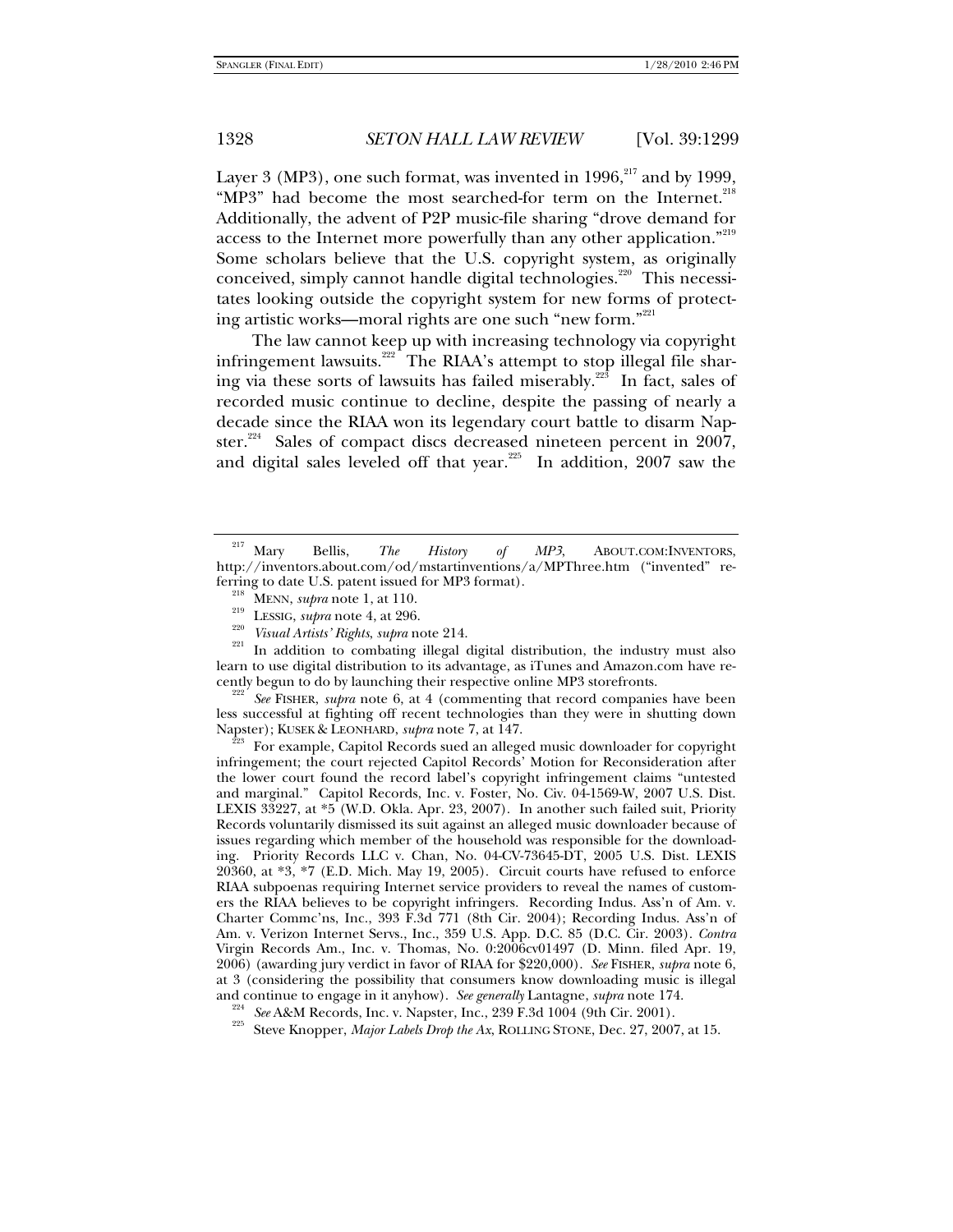worst sales week in Nielsen SoundScan history.<sup>226</sup> Technology is everadvancing, which means that the United States legislature and the content owners cannot afford to be sparing with rights for artistic works.<sup>227</sup> Each time the courts enjoin one generation of file-sharing systems, a new generation crops up, avoiding the legal issue that resulted in the injunction of the previous system. $\overline{a}$ 

Any attempt by the music industry to limit illegal file sharing must take into account the fact that the Internet has morphed American values.<sup>229</sup> The generation currently coming of age has grown up thinking that everything on the Internet is free, and "the music industry must convince this generation that music is not one of the Internet's 'free goodies."<sup>230</sup> There are now teenagers entering adulthood who have never purchased a single compact disc and obtain all of their music for "free" via illegal file sharing.<sup>231</sup> In a 2007 consumer survey that asked young people about the last compact disc they purchased, popular answers included variations of: "I don't remember . . . I burn my music for free."<sup>232</sup> This is especially problematic because

<sup>229</sup> See Lantagne, *supra* note 174, at 290.<br><sup>230</sup> Id. at 291. This is further complicated by the fact that some content on the Internet is legally available for free (YouTube, Pandora Radio, etc.). This inconsistency not only confuses consumers but weakens the argument that content available online

is worth paying for. 231 *See* Scott Brown, *Digital Rights Management—Go, No Go, or Just Behind the Curtain?*, VIDEO INSIDER , June 4, 2007, http://www.mediapost.com/publications/ ?fa=Articles.showArticle&art\_aid=61417 ("Today we have at least two generations that have used PCs and widely available ripping software to copy and in some cases distribute music entertainment. . . . [T]here are teens and young adults out there who have never purchased a CD . . . ."); Shane Cartmill, *RIAA Ruins Lives of 531 More Music Fans*, MUSIC FOR LIFE, Feb. 17, 2004, http://homepage.mac.com/scartmill/iblog/ C1469494906/E657060254/index.html ("There is a generation of people out there who have never purchased a CD in their lives. They are not going to buy worthless

music at inflated prices.").<br><sup>232</sup> Posting of they to Survey Central, What Was the Last CD You Bought?, http://surveycentral.org/survey/26051.html (Jan. 8, 2007 08:06 EST). Other answers included "[i]t's been soooo [sic] long," "I don't think I have ever purchased a CD," "I have downloaded some," "I stopped buying CDs because they rip you off with prices when I can download them for free online," "Too long ago," "What's a CD??," "I rarely purchase cds [sic]," "I prefer to burn my own, rather than spend 16-20 dollars for something that I'm only going to listen to maybe once or twice," "I don't purchase CDs," and "It's been so long, I don't remember." *Id.* 

The Worst Week Ever, ROLLING STONE, Dec. 27, 2007, at 82 (indicating that the

week of Sept. 7, 2007 was the worst in Nielsen SoundScan history).<br><sup>227</sup> See Liemer, *supra* note 12, at 56–57; McCartney, *supra* note 25, at 72.<br><sup>228</sup> For example, Scour and Aimster arose after Napster. FISHER, *supra* n 112. When content holders were victorious against them in court, Gnutella arose. *Id.* at 120. Next came Limewire and Bearshare. *Id.* at 121. KaZaA and Morpheus developed after these. *Id.*; *see also* Opderbeck, *supra* note 165, at 1689–90 ("As the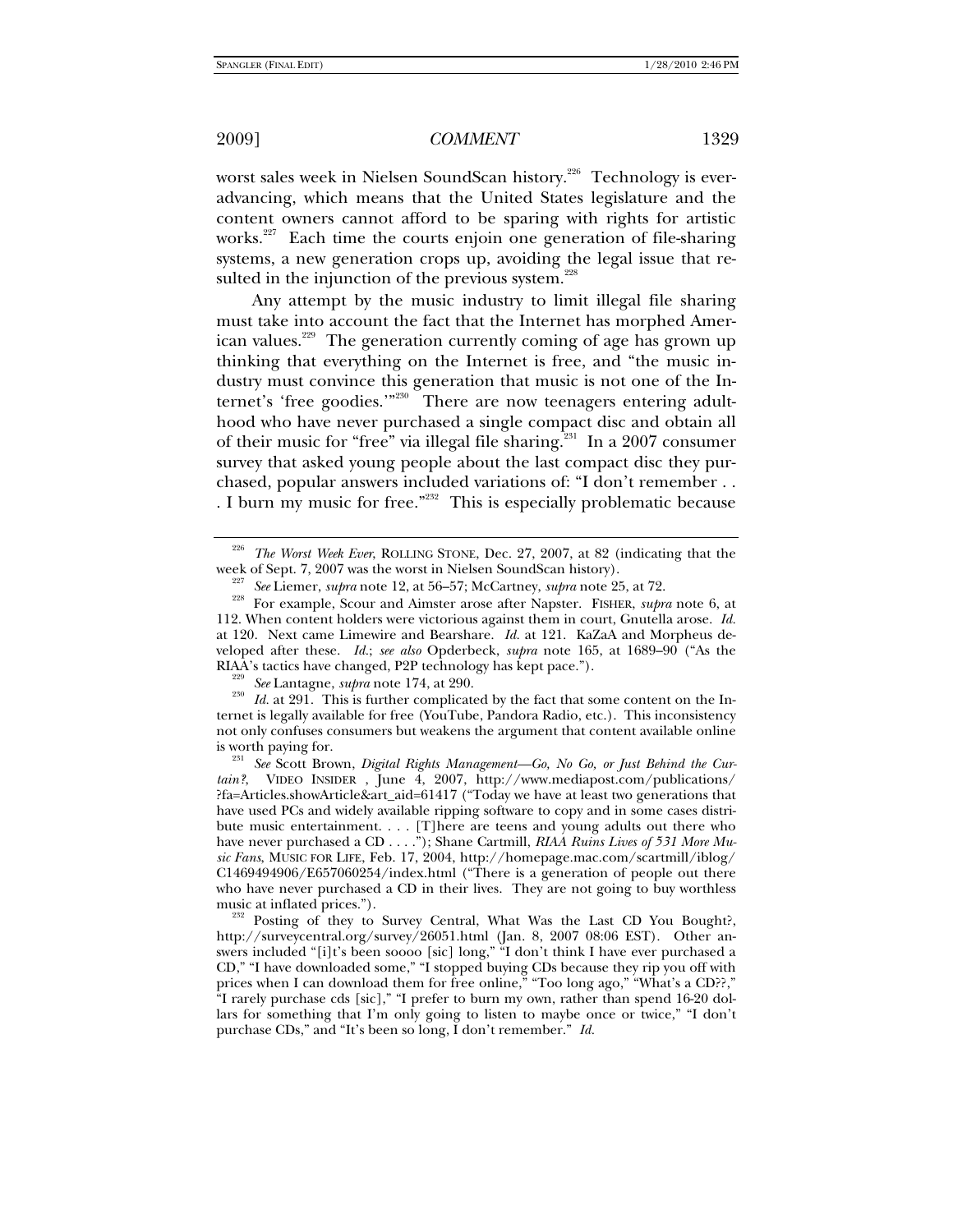the generation that has grown up with the Internet is the same age demographic that has traditionally driven the record business.<sup>233</sup>

In order to combat illegal music-file-sharing, it is necessary to counteract this shift in values by changing consumer norms, particularly among the generation coming of age after the advent of the Internet. In order to urge consumers that they steal from artists when they use P2P networks to obtain music illegally, legally recognized artists' rights must exist that are infringed when consumers illegally download. Moral rights can provide this legally protected right for the artist.

#### VI. DYLAN'S GONE ELECTRIC: CONCLUSION, BUY IN OR CASH OUT

*Who's going to throw that minstrel boy a coin? Who's going to let it roll? Who's going to throw that minstrel boy a coin? Who's going to let it save his soul?* 

### —Bob Dylan, "Minstrel Boy"

The music industry will need to adapt if it is to survive into the Digital Age. This adaptation must involve some sacrifice, including willingness to limit the free alienability of copyrights and to lobby for moral-rights legislation. Moral rights will help to change the way young people view music. Rather than depicting music as a disposable commodity, introducing moral rights will help young people to realize the artistic and cultural value of music and to understand that when they use P2P software for music-file sharing, they are not only stealing from the record label but also from the artist.

Record labels are susceptible to losing artists, in addition to consumers, to digital distribution. Just as the Internet makes it easier for consumers to obtain music without the record label, it makes it easier for artists to distribute and market their music without the record label.<sup>234</sup> To prevent this, record labels must repair their relationships with artists and consumers. For decades, record labels have caused a disparity between themselves and artists by exploiting artists to maximize profits. Consumers have sided with artists, and in order to help win consumers back, record labels must bridge this gap by showing their support of artists; rallying for moral-rights legislation is one way of doing so.

<sup>&</sup>lt;sup>233</sup> KUSEK & LEONHARD, *supra* note 7, at 100.  $\frac{234}{234}$  For example, well known artists such as the Smashing Pumpkins, the Eagles, and the Black Crowes have begun releasing albums on their own, without working with a record label. Evan Serpick, *NIN, Eagles, Pumpkins: Who Needs Labels?*, ROLLING STONE, Apr. 17, 2008, at 11 (further noting that "thanks to digital distribution . . . the labels are less necessary than ever").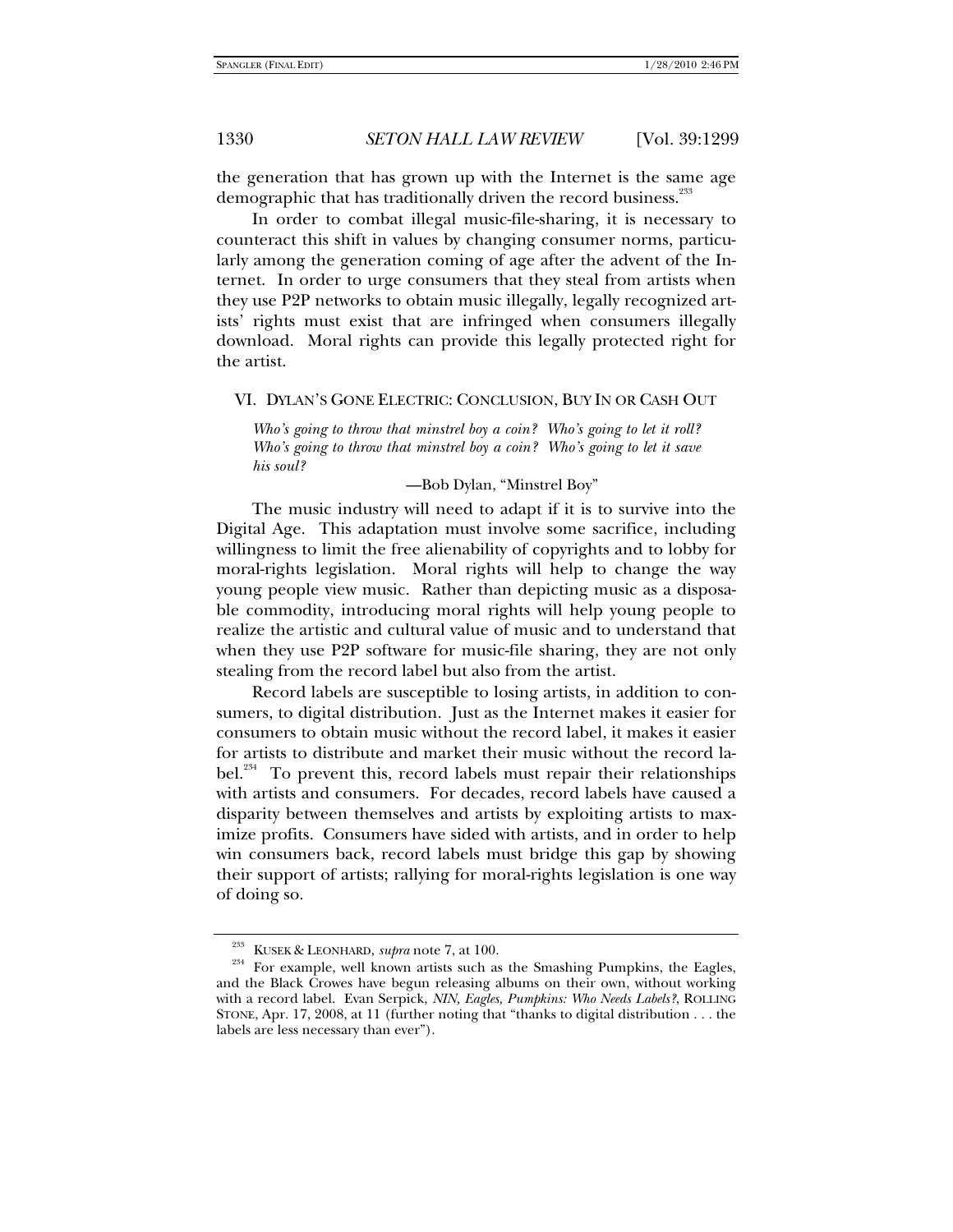This Comment does not intend to suggest that using P2P networks to download music illegally would disappear overnight upon the enactment of moral-rights legislation. Instead, it urges that the copyright system alone is not enough to eliminate this practice. It is also necessary to change the way in which music is viewed and to increase the value that is placed on it by American society. The United States has traditionally chosen to favor economic interests; this has resulted in stronger copyright protection, at the expense of moralrights protection. A societal shift in the view of music, from an art form to a disposable commodity, has been an unintended consequence of favoring economic interests. This view of music as a commodity, coupled with advancing technology allowing new channels of music distribution, has called into question the way the music industry has traditionally functioned. Enacting moral-rights legislation would emphasize that music is more than just a marketable commodity and that the musician, and not just the record label, has a personal stake in each song he creates. This sort of message would over time help to create a social environment that has a greater respect for music and is thus more willing to pay for it and less likely to steal it.

Finally, it should be noted that moral-rights legislation (and more broadly increased social respect for art and artists) is just one piece in the puzzle that is the survival of the record industry into the Internet Age. Moral-rights legislation can help decrease illegal digital distribution of music, but record labels must also learn to create legal digital music distribution networks. It is imperative that record labels take other steps as well, such as lowering prices and offering consumers the increased convenience they get from digital (versus physical) distribution. Such steps, when coupled with moral-rights legislation, will help to link the shift in consumer norms effectuated by moral rights with an actual shift in consumer economic behavior, in the form of decreased illegal music-file-sharing. P2P file sharing allows consumers to obtain the same content in a more convenient and less expensive venue than the compact disc format offered by major labels.<sup>235</sup> Major labels must learn to use digital distribution to their advantage, thus matching the convenience offered by P2P; in essence, major labels must "find a way to protect artists while enabling this [file] sharing to survive."<sup>236</sup> When major labels match the conveni-

It should be noted that some record labels have begun offering content online, via legal venues such as Apple's iTunes Store; however, compact discs remain the mainstay. *See*, *e*.*g*., Ethan Smith & Nick Wingfield, *More Artists Steer Clear of iTunes*,

<sup>&</sup>lt;sup>236</sup> LESSIG, *supra* note 4, at 66.